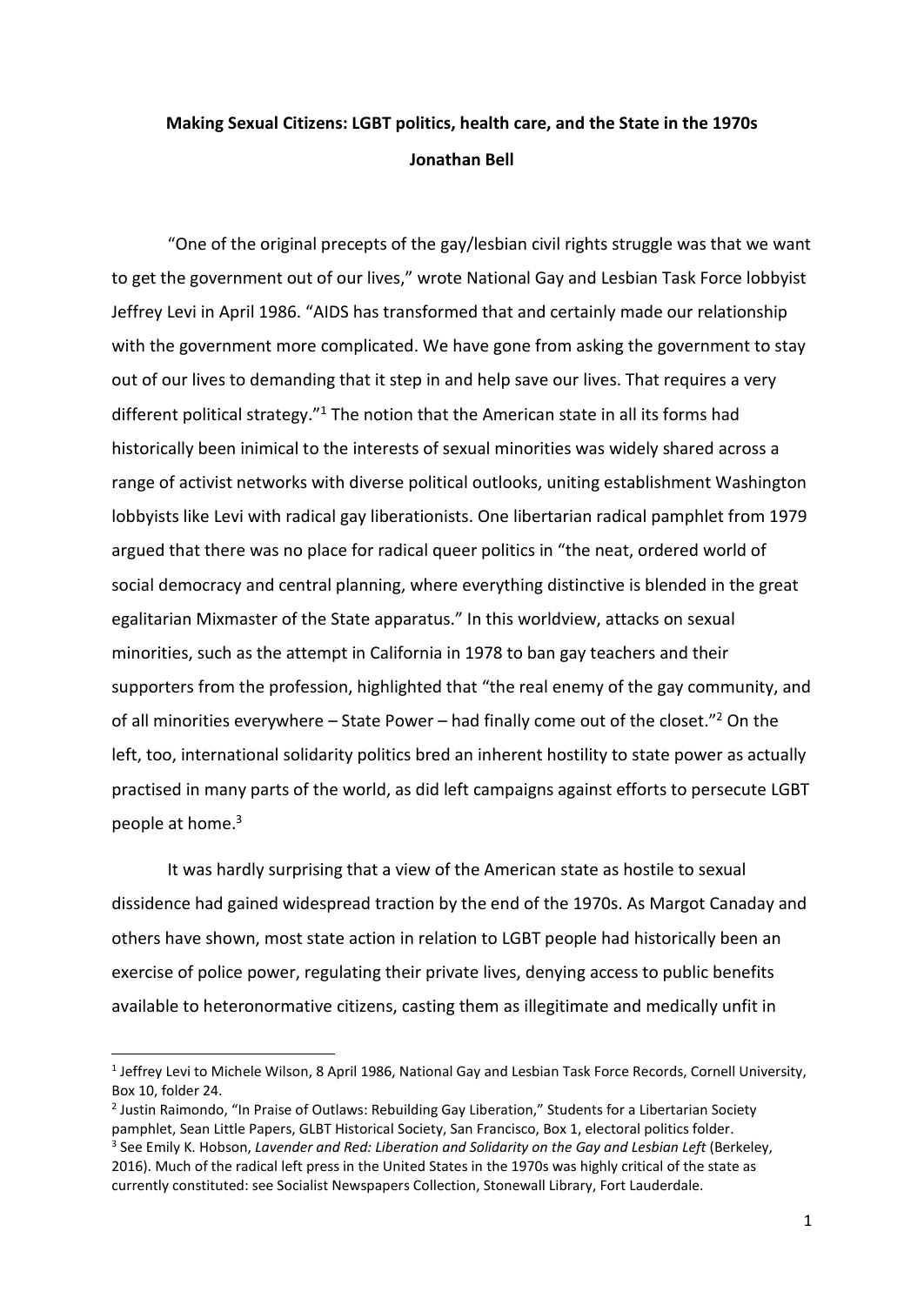federal immigration policy, and forcing them to live their lives in fear of arrest and persecution in every aspect of their lives.<sup>4</sup> The state at all levels in the twentieth century paid far more attention to defining and enforcing categories of deserving and undeserving, normative and deviant, in policy and law than it did to playing a positive role in the lives of all citizens. Yet the period from the late 1960s to the end of the 1970s also marks a time when LGBT activists became involved in local and national party politics for the first time. At the local level, an increasing interest in service delivery for LGBT clients directed activists building a network of support services to look to governments for some financial and political backing. Local and state governments, in turn, began to regulate LGBT health clinics and other social projects, and those using the services often fell back on government welfare programs such as Medicaid. At the national level, new organizations such as the Gay Activists Alliance and the National Gay Task Force sought to enter and influence the national political scene, mostly in the Democratic Party and the Carter administration, in order to challenge the 'straight state' and integrate sexual minorities into the realm of legitimized citizenship. These processes of political mobilization and legitimation involved more than a demand to be free of the punitive force of state power. The intersections between LGBT activism and the levers of governance in the 1970s reveal the ways in which different political strategies could reify or erase socio-economic and class disparities within the discrete elements of the loose coalition of lesbians, gay men, trans\* people, and bisexuals. A functioning, state-supported clinic could be the difference between a lesbian receiving the health care she needed or not. Conversely, a national lobbying strategy that privileged civil rights issues designed to remove LGBT people from government oversight often erased class, racial, and gender contexts of queer lives from public debate.

In this chapter I contrast local activist politics predicated on health, welfare, and social service advocacy with a national gay rights politics increasingly in harmony with a Democratic Party gradually shedding a vestigial interest in social inequality. A focus on the local allows us to see the close relationship between sexuality and the state that highlighted questions of poverty, inequality, and race and gender privilege as central features of the

<sup>&</sup>lt;sup>4</sup> Margot Canaday, *The Straight State: Sexuality and Citizenship in Twentieth-Century America (Princeton,* 2009); Marc Stein, *Sexual Injustice: Supreme Court Decisions from Griswold to Roe* (Chapel Hill, 2010); Siobhan Somerville, "Queer *Loving*," *GLQ: A Journal of Lesbian and Gay Studies*, 11:3 (2005), 335-370; David K Johnson, The Lavender Scare: The Cold War Persecution of Gays and Lesbians in the Federal Government (Chicago, 2004).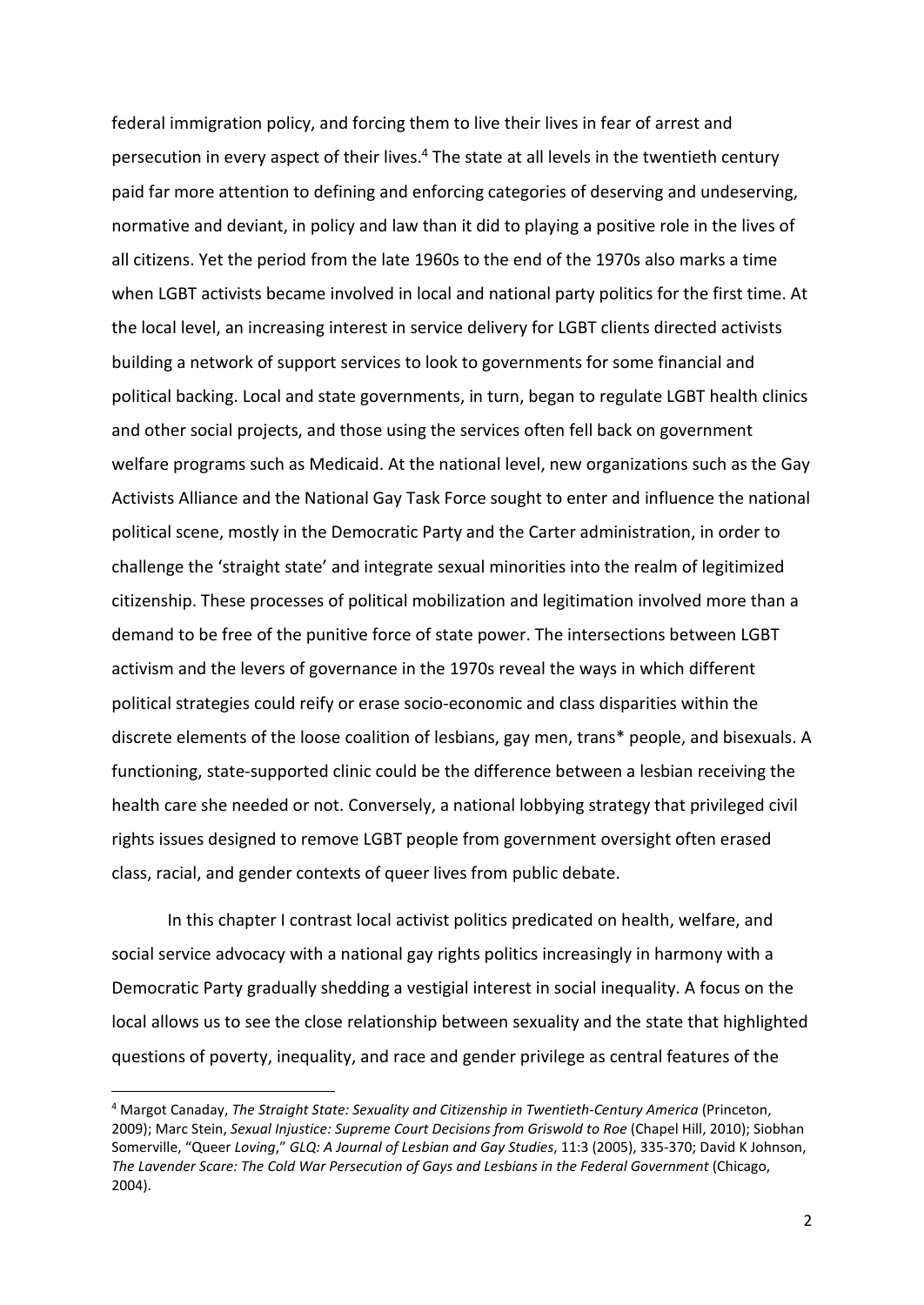American social contract in the 1970s. By then shifting focus to national gay organizing politics from the mid- to late 1970s, we see how activists emphasized policy demands that downplayed or even erased these questions in favour of issues of individual rights that would play well with a post-Great Society liberal political worldview. While not all those involved in GAA and NGTF lobbying were middle class white cisgender males, it was that archetype that would shape much of the relationship between LGBT advocacy and nationallevel politics by the end of the decade. Understanding this in the context of the socioeconomic division within LGBT politics in local communities allows us to conceptualize more completely the changing dynamics of American liberalism on the eve of the Reagan era, as well as to explain the unpreparedness of LGBT national activism to appreciate the multiple levels on which the AIDS crisis operated in the 1980s. Local-level health activism in the 1970s created sexual subjects due to the varied health needs of the different sexual minority communities, whereas national gay rights politics tried to subsume sexual identity behind a respectable face of normative citizenship in which sexuality was essentially irrelevant.<sup>5</sup>

In making these arguments, I appreciate the important scholarship that emphasizes the limited options open to gay rights activists at a time when mainstream politics was only beginning to recognize, and in very limited ways, the legitimacy of sexual minorities as rights-bearing subjects. Cities with increasingly organized and vocal queer networks were much better equipped to offer local social services reflective of a socially diverse population and a social democratic view of health and welfare politics than were activists seeking to operate at a national level. As Claire Bond Potter and others have shown, NGTF operatives seeking to gain access to the Carter White House needed to portray themselves as political insiders with uncontroversial, reasonable demands that would sit comfortably with the moral and economic conservatism of the administration. Issues of federal employment discrimination and immigration reform were feasible, incremental goals that could give activists traction at the federal level in ways policy demands related to class and racial inequality could not.<sup>6</sup> And casting LGBT identity as a civil rights matter, in which complex

<sup>&</sup>lt;sup>5</sup> In this chapter I use a historical methodology and time frame to engage with the arguments of Cathy Cohen in her groundbreaking "Punks, Bulldaggers, and Welfare Queens: The Radical Potential of Queer Politics?' *GLQ* Vol. 3 (1997), 437-465.

<sup>6</sup> Claire Bond Potter, "Paths to Political Citizenship: Gay Rights, Feminism, and the Carter Presidency," *Journal of Policy History* 24:1 (2012), 95-114; William B. Turner, "Lesbian/Gay Rights and Immigration Policy: Lobbying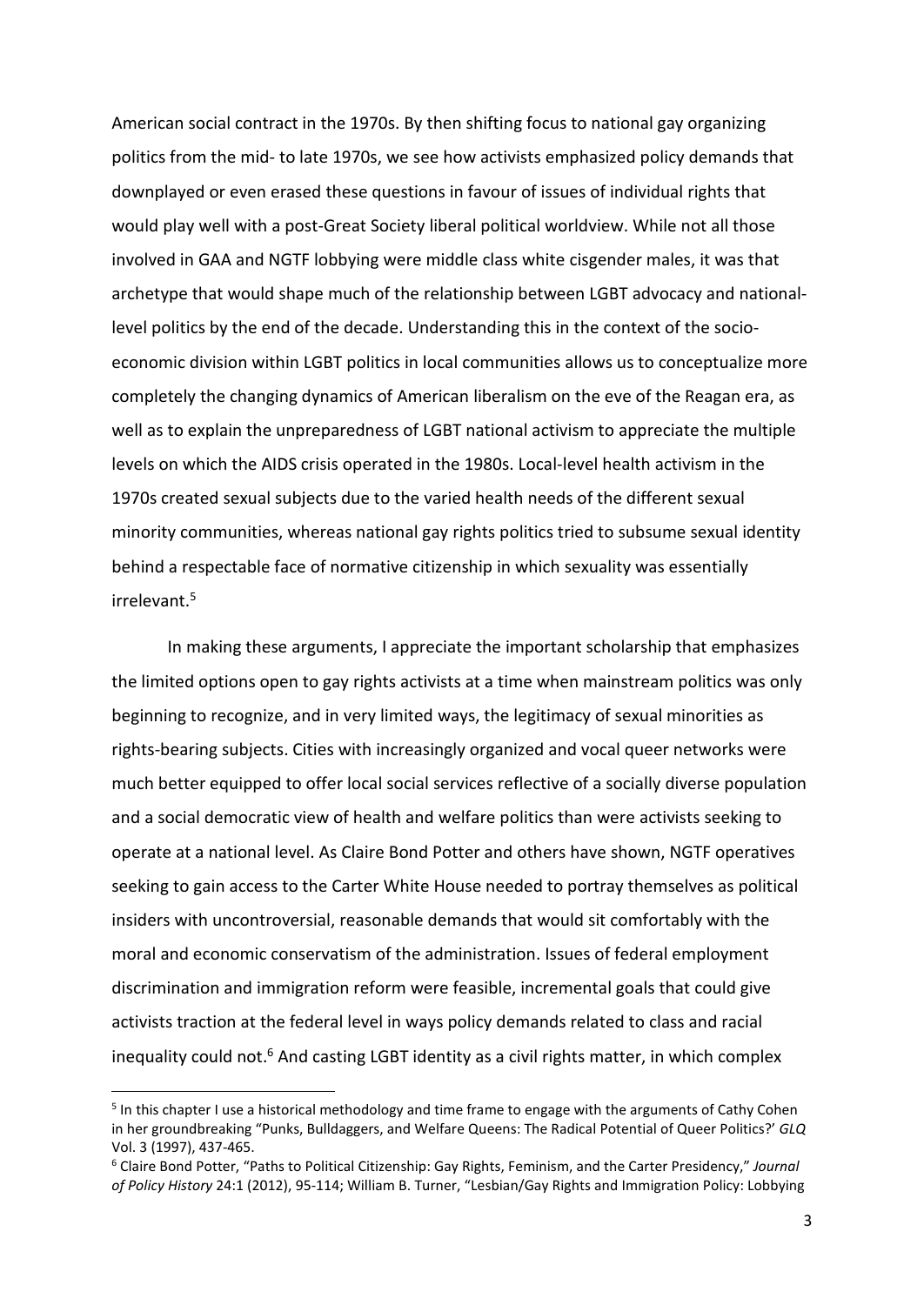gendered and racial differences were smoothed out to create a simplified narrative for wider political consumption, allowed activists to maintain and reframe their battles for recognition as the heady furore of the New Left and Gay Liberation years faded away.<sup>7</sup> The success of Anita Bryant's 'Save Our Children' campaign in Miami and the wave of anti-LGBT legislative and ballot initiative efforts across the United States in the late 1970s from California to Oklahoma to Texas demonstrated clearly the obstacles gay activists faced in their efforts to secure political citizenship. LGBT Americans continued to face significant persecution by the state at the same time as they were starting to gain access to its protections and resources in limited ways, so it is unsurprising many chose a political strategy that would apply pressure at the points where the state would be most likely to yield.<sup>8</sup>

Yet if we place the national strategy of the NGTF in the 1970s alongside the local realities of sexual minorities in serious need of social services, it becomes clear that the emerging cautious relationship between elite gay activists and Carter Democrats was about more than mere strategic calculation. Activists entered into dialogue with national politics in the mid-1970s using a language of self-empowerment and individualism that dovetailed neatly with a liberal political class keen to turn their backs on anti-poverty politics of the 1960s and to break the association of Democratic Party politics with welfare dependency. Had NGTF activists attempted to reflect the lived realities of the range of LGBT populations in communities across the country in their national political strategy, they would have been forced to make the link between sexual dissidence and the ramshackle and unstable social safety net that shaped so many queer people's experience as sexual beings. The white, middle class leaders of the national campaign for LGBT rights rejected the narrative of "punks, bulldaggers and welfare queens" that lay beneath the rights agenda they

 $\overline{\phantom{a}}$ 

to End the Medical Model," *Journal of Policy History*, 7:2 (1995), 208-225; Steven Epstein, "Gay Politics, Ethnic Identity: The Limits of Social Constructionism," *Socialist Review*, 17:2 (1987).

<sup>7</sup> See Elizabeth Armstrong, *Forging Gay Identities: Organizing Sexuality in San Francisco, 1950-1994* (Chicago, 2002); Joshua Gamson, "Must Identity Movements Self-Destruct? A Queer Dilemma," *Social Problems*, 42:3 (August 1995), 390-407; Terrence Kissack, "Freaking Fag Revolutionaries: New York's Gay Liberation Front, 1969-1971," *Radical History Review*, 62 (1995), 104-134. Martin Meeker argues that earlier homophile activism in the 1950s and 1960s also manipulated a politics of respectability in order to gain far more political traction than it otherwise would have achieved. See Meeker, "Behind the Mask of Respectability: Reconsidering the Mattachine Society and Male Homophile Practice, 1950s and 1960s," *Journal of the History of Sexuality*, 10:1 (2001), 78-116.

<sup>&</sup>lt;sup>8</sup> See John D'Emilio, "Organizational Tales: Interpreting the NGLTF Story," in D'Emilio, William B. Turner, Urvashi Vaid, ed., *Creating Change: Sexuality, Public Policy, and Civil Rights* (New York, 2000), 469-486.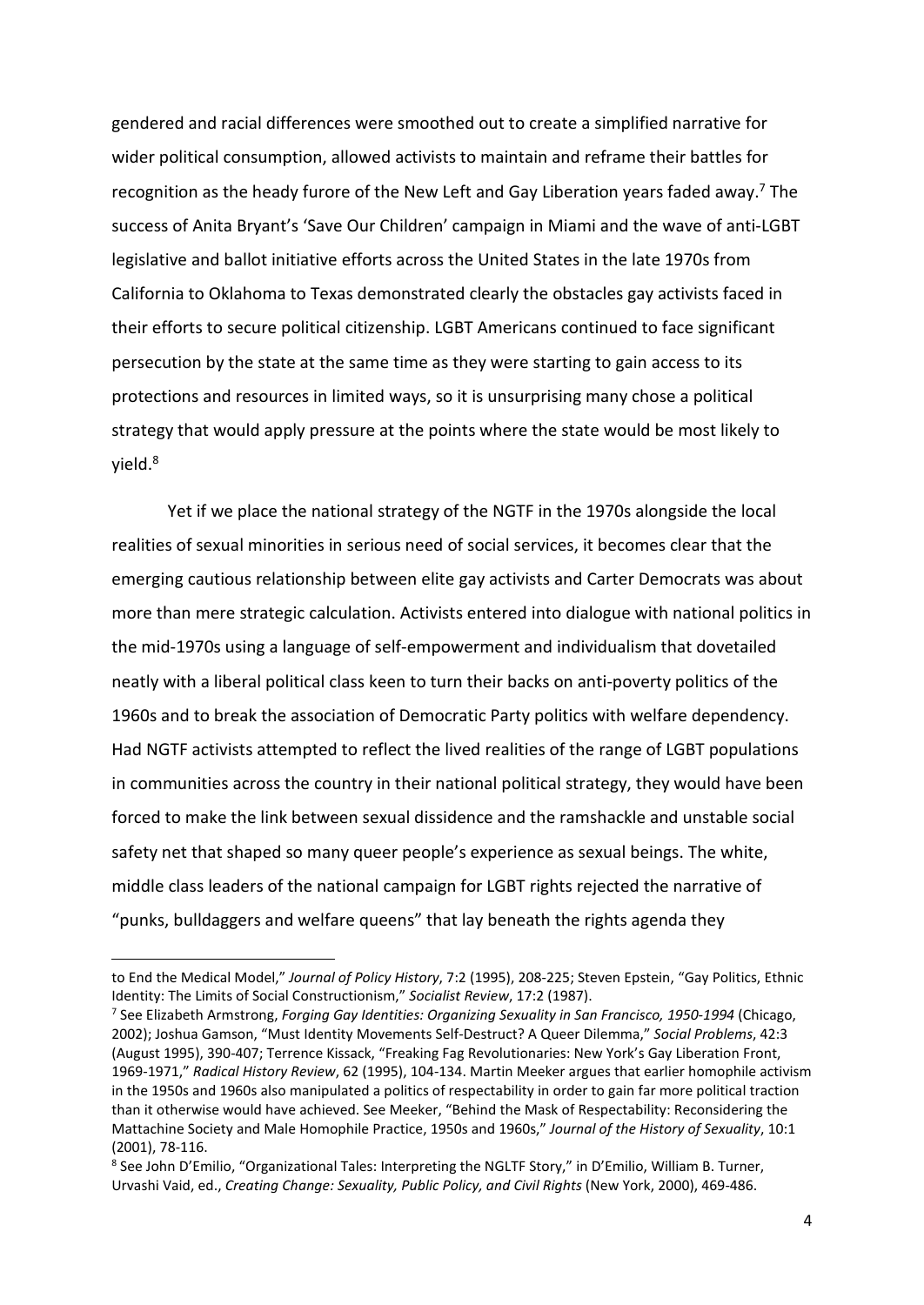articulated, just as they calculated the Carter administration and the national Democratic Party would reject it. The dynamics of national activism were as much ideological as strategic, and form part of a wider story of the delegitimizing of social equality politics in the United States that began well before the Reagan era and long outlasted it.

### **Making welfare queens: Local health politics in the 1960s and 1970s**

By the end of the 1960s, San Francisco had established itself as home to a wide variety of activists and social service organizations devoted to queer communities. Groups like the Mattachine Society, the Society for Individual Rights, the Committee on Religion and the Homosexual, and the Tavern Guild formed a network of support for the ever growing number of LGBT people settling in the City by the Bay.<sup>9</sup> All of these organizations, to a greater or lesser degree, saw themselves as service providers for minority populations, and were deeply embedded in anti-poverty politics of the Great Society. SIR operated a community center, a 24-hour telephone service, and a referral service for housing, legal aid, employment, and medical assistance.<sup>10</sup> Its thirteen Board Committees included a community services committee "in charge of health problems and related projects such as VD prevention and cure, psychological and psychiatric referrals, the conducting of related sociological, sexualogical, psychological surveys;…community service projects such as blood donating, hospital visiting, money raising campaigns for worthwhile charities," a remit that required SIR activists to cast sexual minorities not simply as individuals but as part of a collective with specific socio-economic needs.<sup>11</sup> Although the title of the group and the central message of its founding statement of purpose stressed the need for society "to give heed to the needs and aspirations of the individual," SIR also called for "the creation of a

<sup>&</sup>lt;sup>9</sup> See Nan Alamilla Boyd, *Wide Open Town: A History of Queer San Francisco to 1965* (Berkeley, 2003). <sup>10</sup> SIR summary of activity, May 1970, Del Martin and Phyllis Lyon Papers, GLBT Historical Society, San Francisco, Box 19, folder 7.

<sup>&</sup>lt;sup>11</sup> Outline of powers a responsibilities of SIR board committees, Don Lucas Papers, GLBT Historical Society, Box 11, folder 2.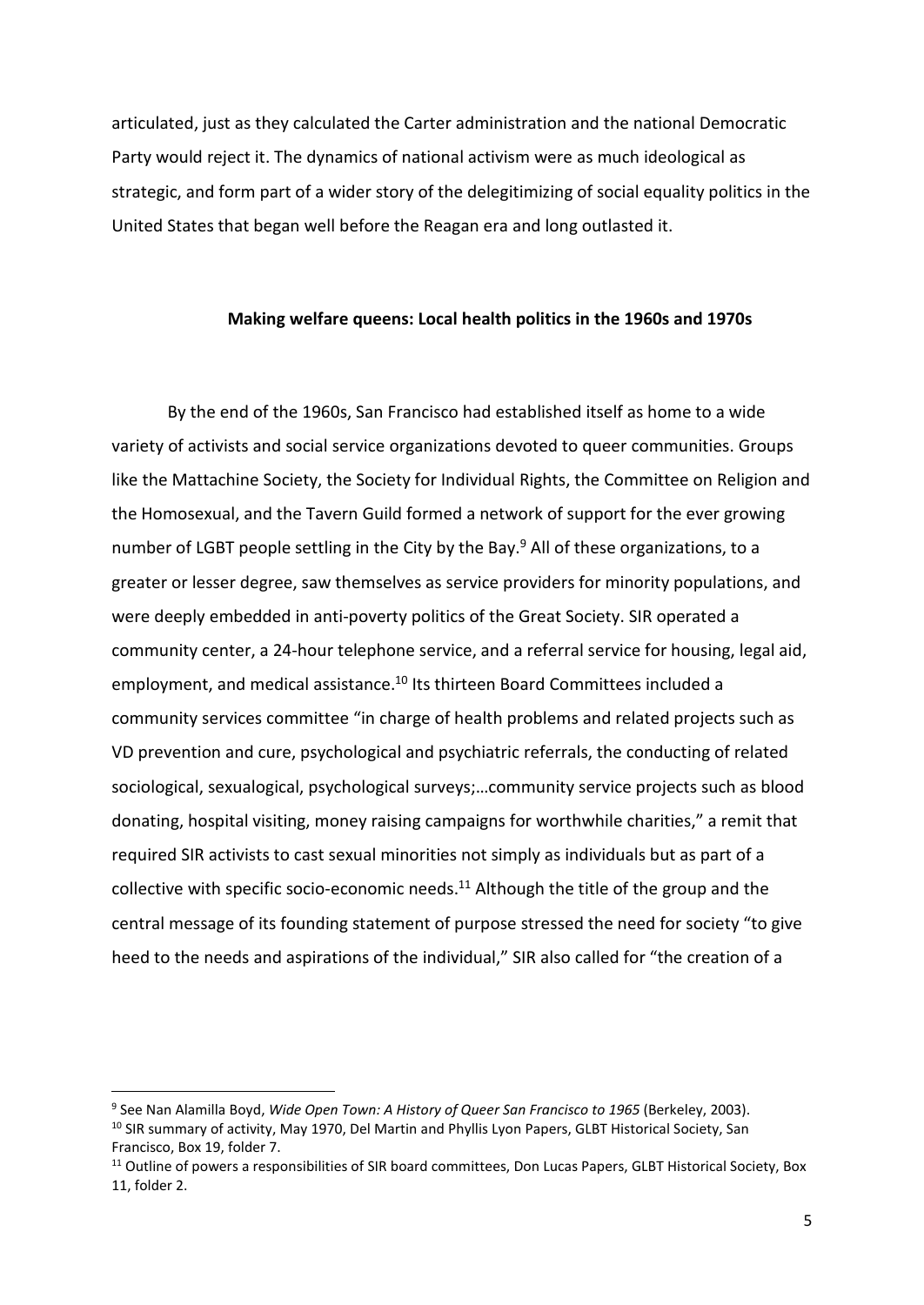responsible social fabric that will contain all aspects of a worthwhile, open, unharrassed life for the self-respecting homosexual."<sup>12</sup>

The availability of federal Great Society anti-poverty funding through local offices of the Office of Economic Opportunity gave activists in SIR and other queer organizations the material they needed to define a "responsible social fabric." A coalition of individuals from SIR, Mattachine, Daughters of Bilitis, the Glide Memorial Church, and CRH formed the Central City Citizens Council in late 1965 in order to lobby the city's Economic Opportunity Council to designate the Tenderloin – a deprived neighborhood home to transient queer youths and transgender people  $-$  as a target area for Great Society funding.<sup>13</sup> Activists toured the streets and alleyways of the area by day and by night before writing reports and policy proposals to justify expanding the remit of the city's anti-poverty effort into the queerest of neighborhoods. These reports made explicit the connection between sexual dissidence and economic marginalization in the Tenderloin, and also articulated class and other social divisions bisecting queer communities that necessitated government action. "Within the Tenderloin area of downtown San Francisco a fairly large group of troubled and often transient youth and single young adults between the ages of 12 and 25 years reside," stated a Central City Citizens Council paper entitled "The White Ghetto." "These persons, most of whom are men, form a sub-culture that is generally ignored or condemned by middle-class oriented society." The report painted in lurid detail the activists' portrayal of the lives of hustlers, junkies, and homeless kids who stalked the area's streets, making the case for government funding of a range of social services, including a health clinic, halfway house, a legal aid center, and paid social workers. The authors argued that "there is no agency existing in San Francisco at this time which is prepared to work with the Tenderloin youth on the basis of his whole person. The fact that no realistic work is being done with the young people of this area is something we will be paying for heavily for years to come."<sup>14</sup>

 $\overline{\phantom{a}}$ 

<sup>&</sup>lt;sup>12</sup> SIR Statement of Purpose, 1965, Don Lucas Papers, Box 11, folder 2.

<sup>&</sup>lt;sup>13</sup> A significant community of mostly white, preoperative MTF transsexuals had made the Tenderloin their home by the mid-1960s, forming a group called COG (Conversion Our Goal or Change Our Goal). See Joanne Meyerowitz, *How Sex Changed: A History of Transsexuality in the United States* (Cambridge, Mass, 2002), 230- 232.

<sup>&</sup>lt;sup>14</sup> Edward Hansen et al, "The White Ghetto: Youth and Young Adults in the Tenderloin Area of Downtown San Francisco," Don Lucas Papers, Box 15, folder 5.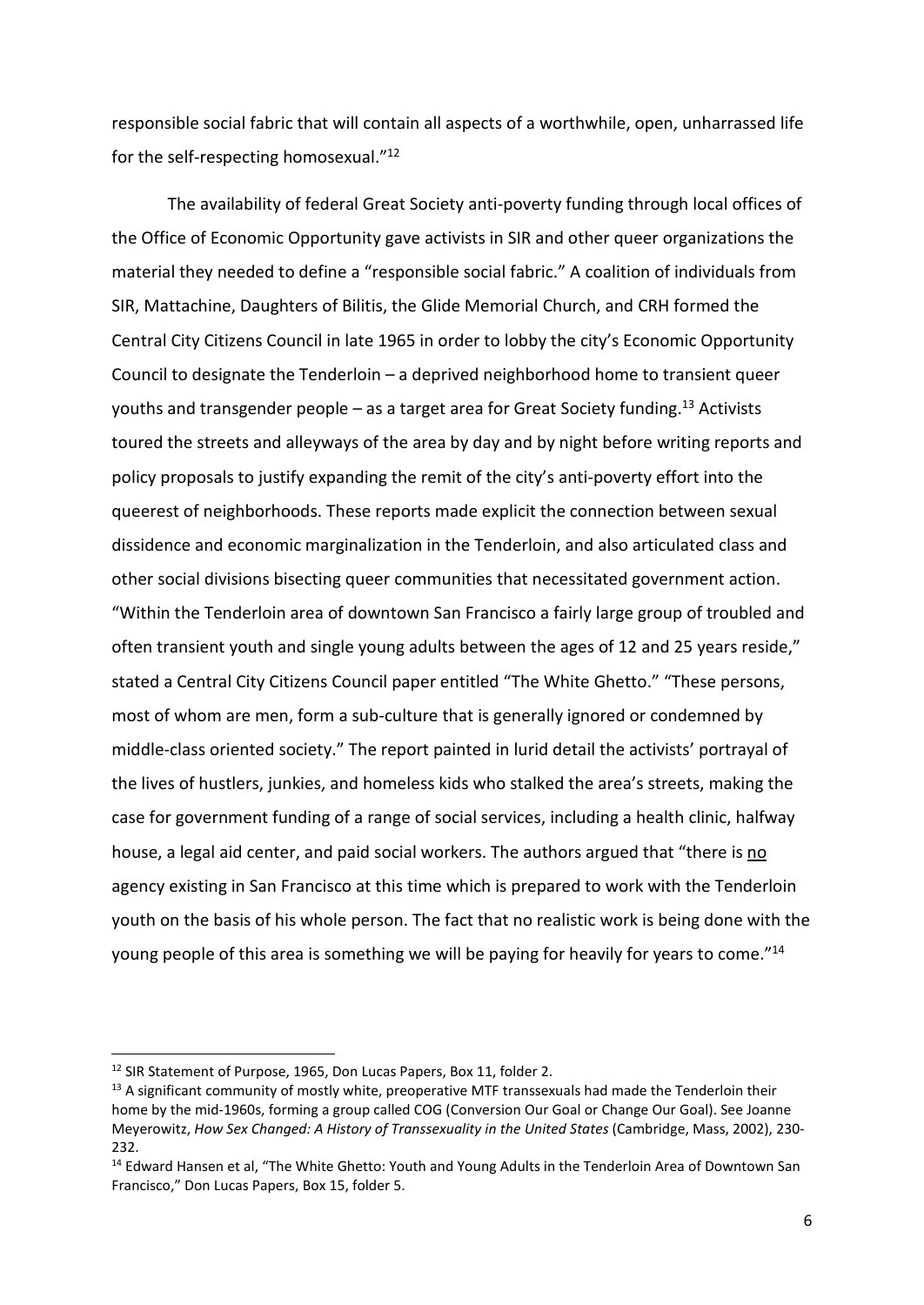In making their plea for state sponsorship on these terms, white, middle class gay activists mirrored the language and political worldview of the Great Society bureaucrats in their association of poverty with delinquency and their inattention to hierarchies of race and gender. In a funding proposal submitted to the Economic Opportunities Council by the San Francisco Mattachine Society, the Tenderloin was described as "truly a human ash heap which spawns every sort of sexual expression, but more sadly, it has become a cancerous sore which, if not recognized and treated, will not remain contained – it will spread throughout the metropolitan area and influence other young men and women." The authors reported an "utter lack of intellectual and spiritual development, responsible and productive citizenship and social and mental health [that] is shockingly apparent everywhere." In seeking to use EOC funds to enable two Mattachine staff members to work in the neighbourhood every evening, Mattachine activists emphasized the role of Great Society programs as arbiters of social behavior and architects of normative social identity. The Mattachine program would "seek to eliminate preoccupation with sex to the detriment of its more proper role in the total personality, thereby freeing the individual to pursue other attributes necessary for growth and development into full adulthood: Education, earning a living, creativity, cultural and social values, etc. This would free those 'hung up' on their sexuality to help themselves in other ways – including unselfish service to others."<sup>15</sup> At no point did the report, or indeed any of the documentation produced under the auspices of Mattachine, SIR, or the CCCC, acknowledge the significant transgender population in the Tenderloin by name, nor did they highlight simple poverty and inequality as central factors driving social dislocation in American cities. Activists tailored their portrayal of the marginalized poor to the narrative of social improvement and integration into normative society they thought agencies of the state would understand and support.

At the same time, however, the interplay between the Great Society and grassroots gay activism encouraged these self-appointed community leaders to engage with the diversity of LGBT lives, however crudely. A focus on social service activism brought grassroots queer politics into negotiation with the state, a development most evident in San Francisco where a vibrant LGBT movement grew in tandem with an increasingly sympathetic city government. By the mid-1970s the City's Health Department had established a "Gay

<sup>&</sup>lt;sup>15</sup> Mattachine SF proposal for confronting the Tenderloin problem, 1966, Lucas Papers, Box 15, folder 1.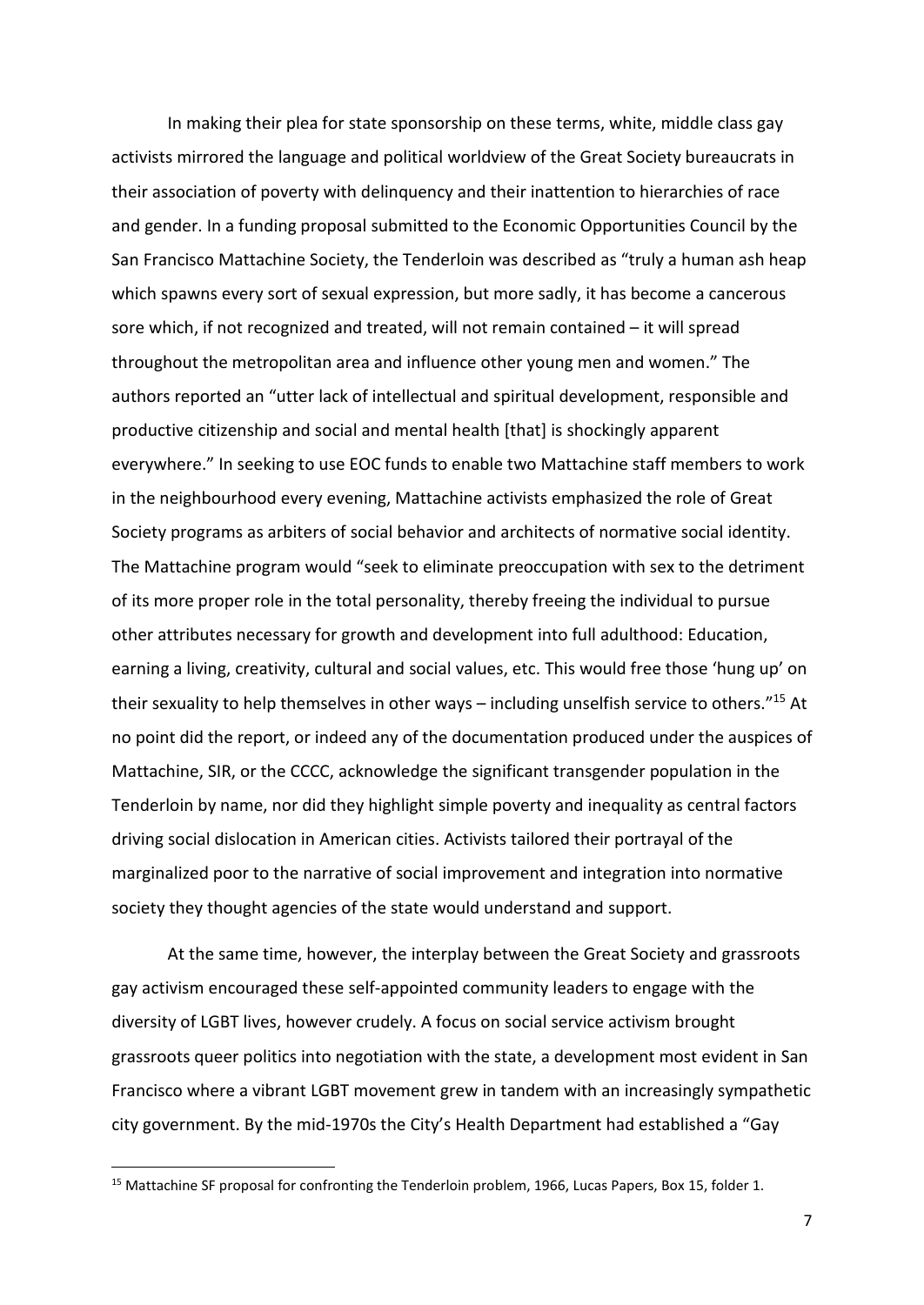Health Project," funded by a one-year federal government grant, provided sexual health and wider health services to sexual minorities, including information and referrals on mental health, women's clinics, and social service agencies, as well as STI treatment.<sup>16</sup> The massive increase in sexually-transmitted infections in the city in the wake of the sexual revolution of the late 1960s encouraged the San Francisco Department of Public Health to recalibrate public policy to recognize the diverse social mosaic of the population, recognizing "that the Gay community is not being reached by many of the traditional approaches to health care."<sup>17</sup> San Francisco was not alone in this respect. In the late 1970s, the New York State Department of Health Education Unit collaborated with the Gay Men's Health Project to fund and produce a booklet, "Gay Men and STDs," a six-page description of the different STIs that could result from same-sex activity, and advice for seeking treatment, adding that "every major city in New York State has free, confidential health clinics, staffed by professional people who don't care about your sexual preferences. They just want you and your partner to stay healthy."<sup>18</sup> In parts of the country amenable to positive state interaction with sexual minorities, the creation of gay people as political subjects because of their health needs made possible a broader conception of the state's role in the rights revolutions than the anti-government animus of many liberationists had suggested.

Nowhere was this fact more obvious during the 1970s than in the rapid expansion of a nationwide network of sexual health clinics and gay community centers. These clinics depended on a mixture of private donations, the free labor of volunteers, and some state funding to provide services for LGBT people. Examples included the Los Angeles Gay Community Services Center, established in 1971, and the FAN Free Clinic in Richmond, Virginia, established in 1970 to "provide health care and health information in a way that is considerate of the needs of people who have difficulty obtaining their health care from other facilities," which received "significant support thru [sic] contracts with the City of Richmond, the Virginia Department of Health, and the United Way of Greater Richmond."<sup>19</sup> Volunteer health activists discovered as the decade progressed that demand for their

<sup>&</sup>lt;sup>16</sup> Gay Health Project document, nd, Gay Health Project (1975) information packet, GLBT Historical Society.

<sup>&</sup>lt;sup>17</sup> San Francisco Department of Health Weekly Bulletin, 4 August 1975, Gay Health Project packet.

<sup>&</sup>lt;sup>18</sup> NY State Dept of Health, "Gay Men and STDs," Stonewall Center of the University of Massachusetts at Amherst Papers, UMass Amherst Special Collections, Box 6, folder 55.

<sup>&</sup>lt;sup>19</sup> FAN Free Clinic leaflet, National Lesbian and Gay Health Foundation Papers, Cornell University Special Collections, Box 13, folder 10.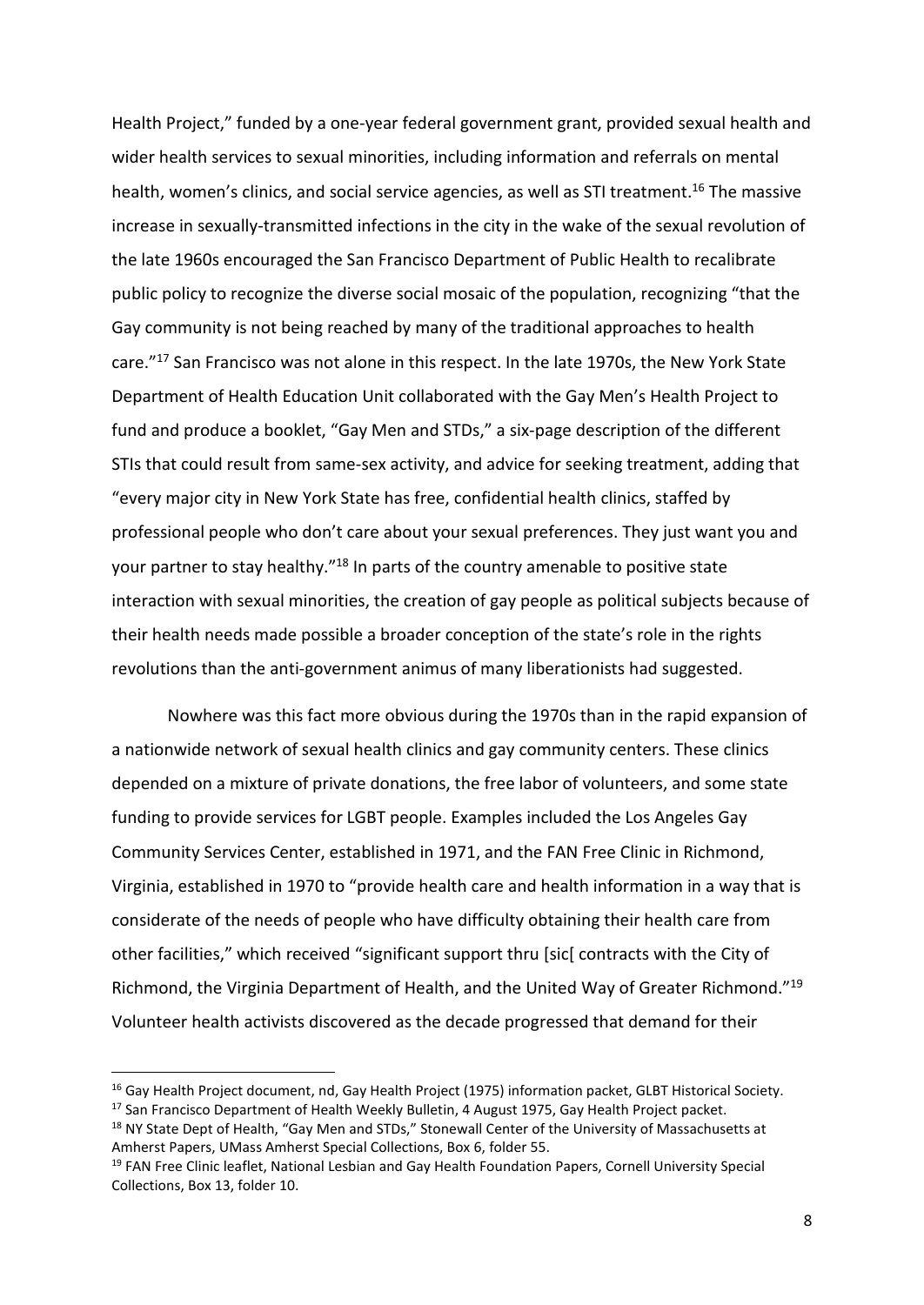services rapidly outgrew the ramshackle walk-in clinics and community centers they had set up, and that injections of public funding were necessary to maintain them. The Fenway Community Health Center in Boston, for example, started life in 1971 as a project of leftist anti-poverty activists, but by the end of the decade had become a free-standing medical facility with sixty staff, licensed by the Massachusetts Department of Public Health. What began as a single "Gay Health Night" at the clinic on Wednesdays soon grew into a fullyfledged Gay Health Collective of over fifty self-identified queer staff, who in addition to providing a range of sexual health services also applied for grants from both public and private sources in order to expand its remit. In making a bid to fund an outreach education program in 1977, the Collective stressed its mission to "provide quality health care at low cost; maintaining that health care is a right, not a privilege," and argued that developing health programs around sexual minorities raised awareness of the diversity of LGBT populations both to LGBT people themselves and to wider society, especially health care providers.<sup>20</sup> The debate over how to promote the mainstreaming of sexual minorities in society took place at the local level in tandem with economic questions of access to health services.

In Greenwich Village, New York, a non-profit collective called Gay Is Health Inc., founded by a network of people who met through the city's Gay Men's Health Project, set up an STI treatment center in 1980 "with substantial support from the Department of Health of New York City," and also put together a bid to the Borough of Manhattan for over a quarter of a million dollars for "the Christopher Street Multiservices Center." The center would offer anyone "gay or straight, with a community or social service need" a free referral "to the organizations that have resources to deal with their particular need(s)." The authors of the grant proposal were careful to set out how the emergence of professional associations of LGBT businesses and community leaders meant that in the "1970s, the gay movement has moved away from the radical mood of the 1960s," but in essence the rationale for the new community center strongly echoed that of the Tenderloin project in 1960s San Francisco over a decade earlier. "In order to understand the multiservices center's impact on both gay and straight communities," they argued, after painting a lurid

<sup>&</sup>lt;sup>20</sup> Grant bid by Gay Health Collective of Boston to Medical Foundation Inc, 1 April 1977, National Lesbian and Gay Health Foundation Records, Box 2, folder 60.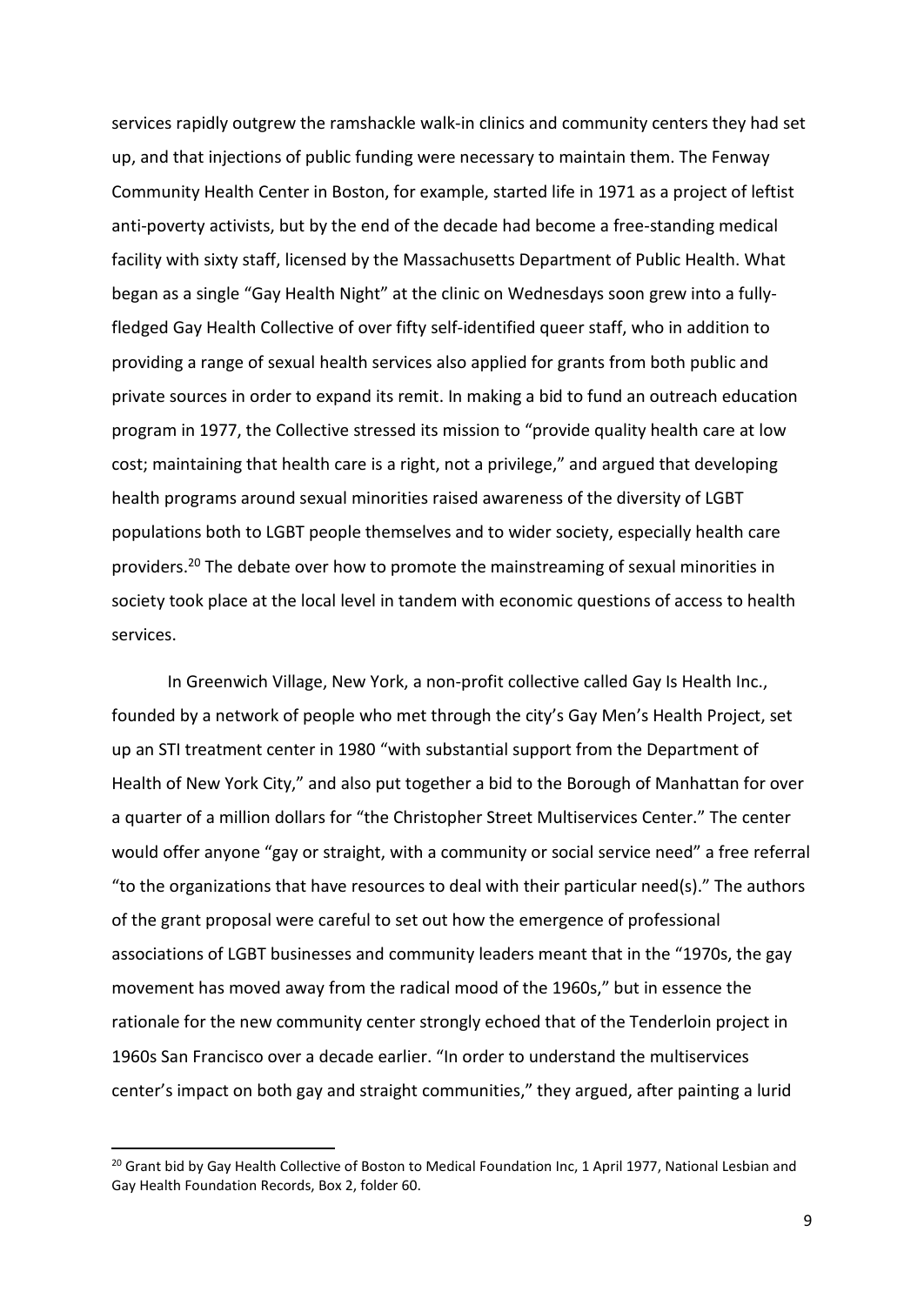picture of a local demi-monde of drug dealing and social dislocation, "it is important to recall that the nature of gay oppression is to cause alienation and a sense of being outcast." Many sexual dissidents heading to Christopher Street "still conceal their sexual preference from employers and families and lack any resources to resolve legal, health, emotional, alcohol or drug-related problems should they exist." Creating social service structures, it was argued, would help clean up neighborhoods while at the same time integrate sexual minorities into mainstream society.<sup>21</sup>

The evident relationship between local health activism and anti-poverty politics created an arena in which sexual and socio-economic inequalities intersected, exposing the variety of lived experiences concealed beneath the LGBT umbrella. Many health care activists noted the double bind affecting many sexual minorities: many health care providers were ignorant of their health needs and often deeply prejudiced, but in any event many LGBT people were on the economic margins of society and also unable to access the heteronormative welfare state, leaving them without access to quality care. The president of the Women's Alternative Health Services Inc in San Francisco noted that "members of two devalued minorities – women and gays – lesbians are facing serious problems getting quality care from our sexist, homophobic and expensive health care system."<sup>22</sup> This organization, set up to provide quality affordable care for women at San Francisco General Hospital, explicitly tied the process of coming out as a lesbian to economic status: "Lesbians suffer not only from sexism but perhaps even more severe economic inequity than women in general. In a Bay Area study last fall the average income of 148 lesbians was found to be \$525 a month, as compared to a national average of \$734 for women in general during the same time frame." In addition, lesbians struggled to find affordable care in settings not centered around "gynecological, maternal, and birth control needs."<sup>23</sup> Women's health clinics made the issue of access central to their mission, often requiring activists to frame the health care needs of minority populations in ways that reified the class and gender dynamics of the rights revolutions and pitted them against the privatized social safety net. "Since women and young families have relatively low incomes," argued a member of the

<sup>&</sup>lt;sup>21</sup> Gay Health Inc. grant bid for Christopher Street Multiservices Center, NLGHF Records, Box 2, folder 60. <sup>22</sup> Sherron Mills form letter, nd (late 1970s), Phyllis Lyon and Del Martin Papers, GLBT Historical Society, San Francisco, Box 91, folder 5.

<sup>&</sup>lt;sup>23</sup> "A History of Women's Alternative Health Services Inc.," Lyon-Martin Papers, Box 91, folder 5.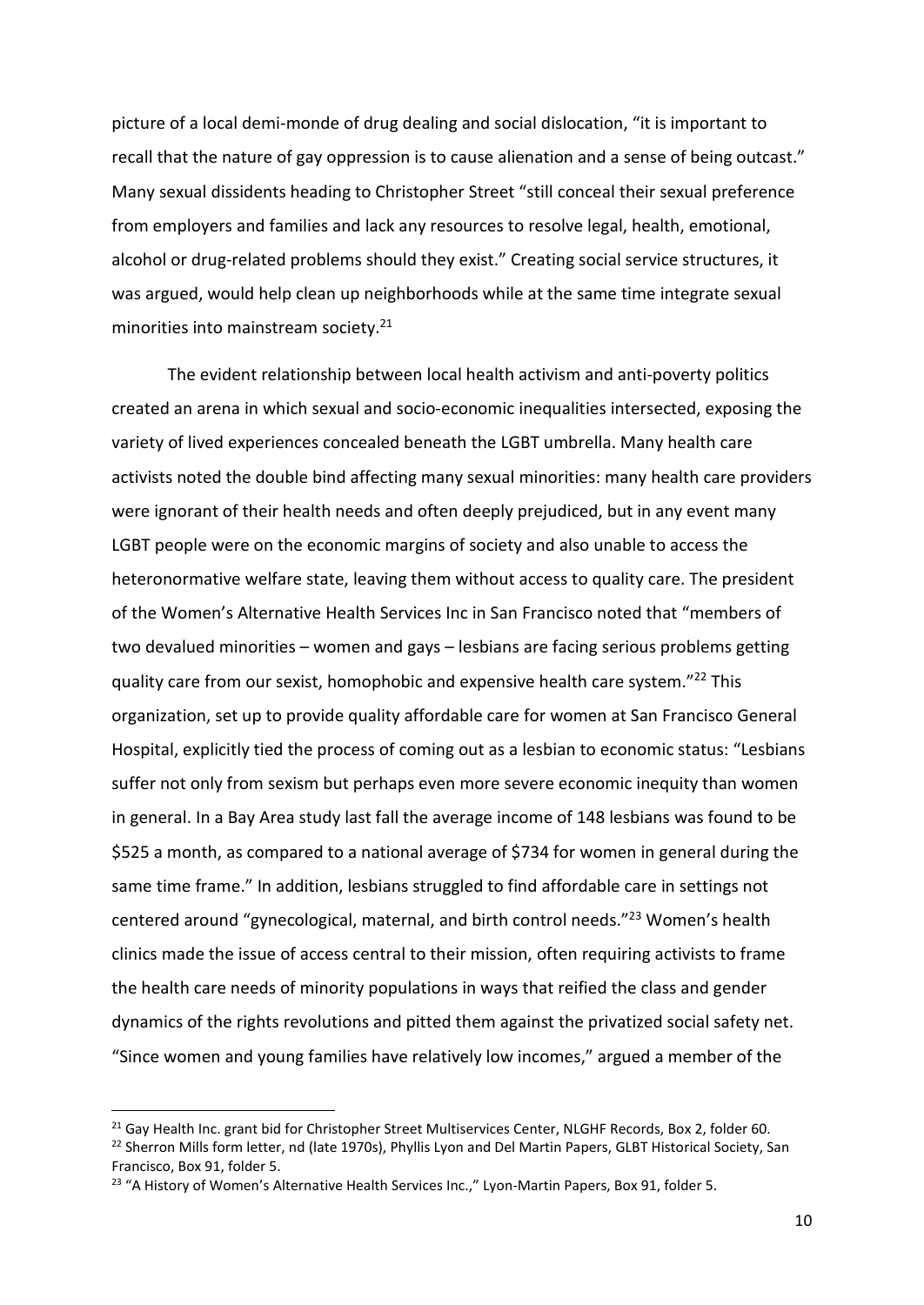New York Women's Health Abortion Project in 1969, "they can't afford to pay for adequate care….A strong women's health movement…could begin to initiate the demand for free and complete health care as the right of every citizen."<sup>24</sup>

The question of how to access the privatized health care system was equally as acute for those seeking medical procedures related to their transgender identity. A transgender activist painted a stark picture of the consequences of a private health care system that usually excluded trans\* people from care, making volunteer clinics a lifeline: "Since most insurance companies have explicitly written us out of their policies, most of us find it difficult to seek health care through these avenues, even if they are available to us….Unless we can find sympathetic health care workers, we are often at the mercy of the big money insurance companies."<sup>25</sup> The Erickson Educational Foundation, a trans\* advocacy organization founded by wealthy female-to-male Reed Erickson in Baton Rouge, Louisiana in the 1960s, published a list of gender identity clinics and surgeons in 1972, and listed the fees and charges payable, which ranged from about \$3000 to at least \$15000.<sup>26</sup> The EEF also produced a helpful brochure detailing how to access the health care system, in which financing issues were front and center. Since most private insurance refused to pay for sex reassignment when explicitly named as such, trans\* patients were forced to redefine themselves as medically diseased in order to secure payment for surgery or treatment: "Best results have been obtained when the condition (transsexualism) is presented as 'a neuroendocrinological or psychohormonal disorder,' absolutely requiring and responsive to surgical and hormonal treatment." The brochure added that some "health insurance policies state that the holder is covered only for 'necessary treatment of an injury or disease process.' In such a case, the physician should represent transsexualism as 'a distinct, medically definable disease entity, for which treatment is required.' In every instance, it is advisable for you and your physician to examine carefully the wording of your policy, for indications as to how he should frame his diagnosis." $^{27}$  For transgender people, seeking

-

<sup>&</sup>lt;sup>24</sup> "Women and Health Care," statement of Women's Health Abortion Project, New York, September 1969, Lesbians and AIDS/HIV file, Sexual Minorities Archive.

<sup>&</sup>lt;sup>25</sup> "FTM 101 – the invisible transsexual," Transgender Subject files, FTM and health folder, Sexual Minorities Archive.

<sup>&</sup>lt;sup>26</sup> Erickson Educational Foundation list of clinics and private surgeons, 26 April 1972, David Kessler -Community United Against Violence Records, GLBT Historical Society, transsexualism folder. For more information on the EEF, see Meyerowitz, *How Sex Changed*, chapter 4.

<sup>&</sup>lt;sup>27</sup> EEF booklet "Guidelines for transsexuals," July 1974, Kessler Records, transsexualism folder.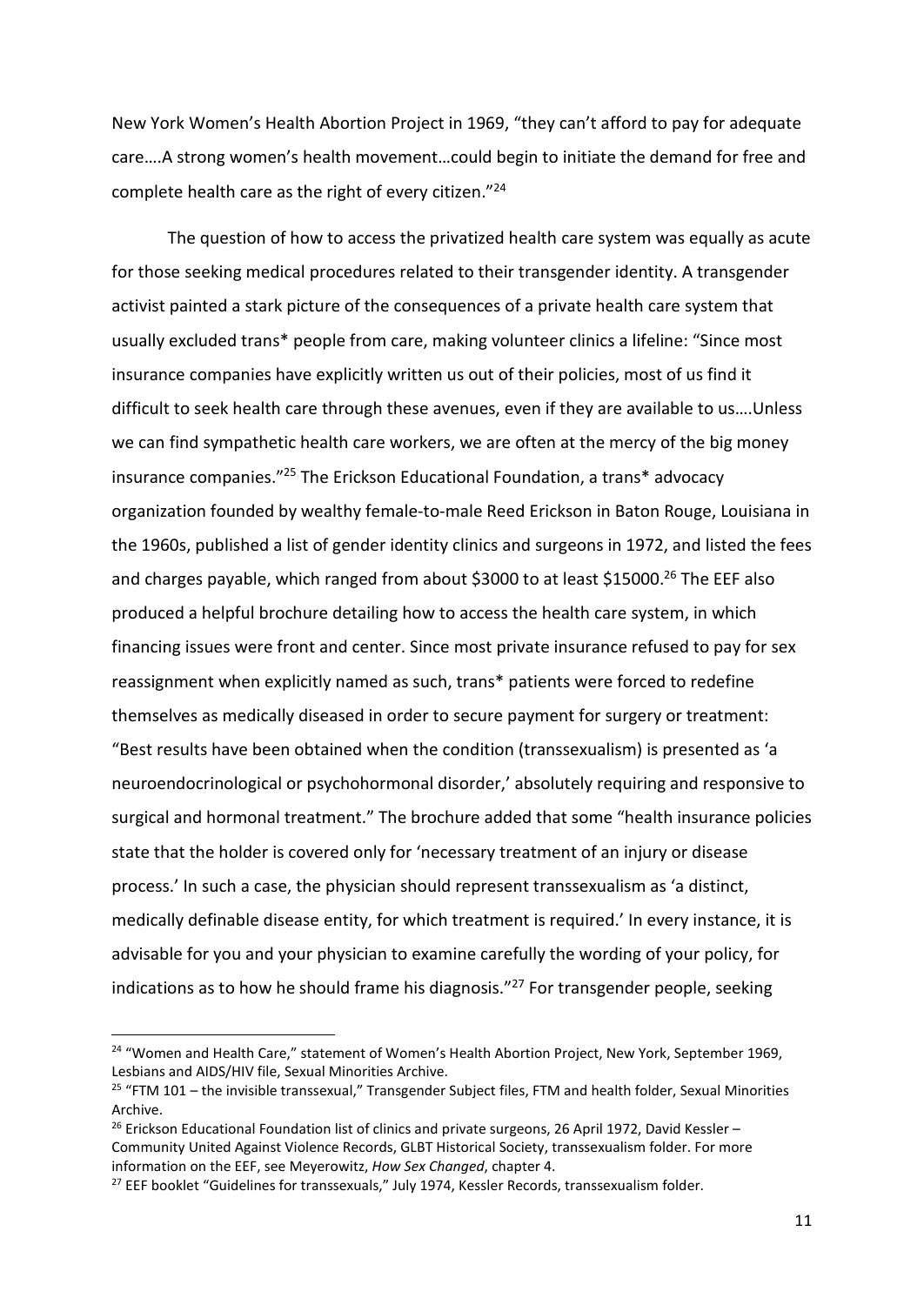medical attention represented a coming out process framed by stigmatization and economic marginalization, subjecting them to the objectifying gaze of the medical and insurance establishment. As we shall see, these were not narratives that would gain much traction in national-level gay rights politics.

When seeking gender reassignment surgery or other treatment, transgender people faced an uphill battle to access Medicaid or Medicare, too, as some States in the late 1970s did pay while others did not, leading to a number of court cases and a review by the US Department of Health and Human Services during the Carter administration. In 1981, under a new conservative federal regime, the Department banned the use of government funds for sex reassignment, citing "the lack of well-controlled, long-term studies of the safety and effectiveness" of the medical procedures.<sup>28</sup> The health care access debate in the 1970s at the local level created sexual subjects through a very different dynamic to the individualist paradigm of gay liberation. At its heart, sexual health politics was about who pays for sexual dissidence, inevitably leading to a debate over the role of government in advancing the rights revolutions in a post-Sixties age. LGBT politics at the grassroots often overlapped with other arenas of health and anti-poverty activism in ways that revealed multiple aspects to  $$ and divisions within – the sexual equality movement and its relationship to the state.

## **Beyond the blue denim: National gay rights activism and the Democratic Party**

At the same time that local sexual health activism was playing a major role in the LGBT rights movements during the 1970s, a national activist movement was coming of age. Organizations such as the National Gay Task Force and the Gay Activists Alliance took their demands for equal rights for sexual minorities to the Democratic Party conventions of 1972 and 1976, and lobbied Presidential candidates and candidates for Congress during the 1976 election cycle. NGTF lobbyists famously gained an audience with the Carter White House in March 1977, and by 1980 were an acknowledged part of the Democratic Party coalition.<sup>29</sup> On its face, the sustained campaign of the gay rights movement to gain traction in mainstream politics in the 1970s rested principally on an appeal for non-discrimination in law, building explicitly on comparisons with the African American civil rights movement.

<sup>28</sup> "US may let Medicare pay for sex changes," *Fort Lauderdale News*, 12 April 1978; "Healthy people 2020 – transgender health fact sheet," trans and health file, Sexual Minorities Archive.

<sup>29</sup> See Claire Bond Potter, *Paths to Political Citizenship*.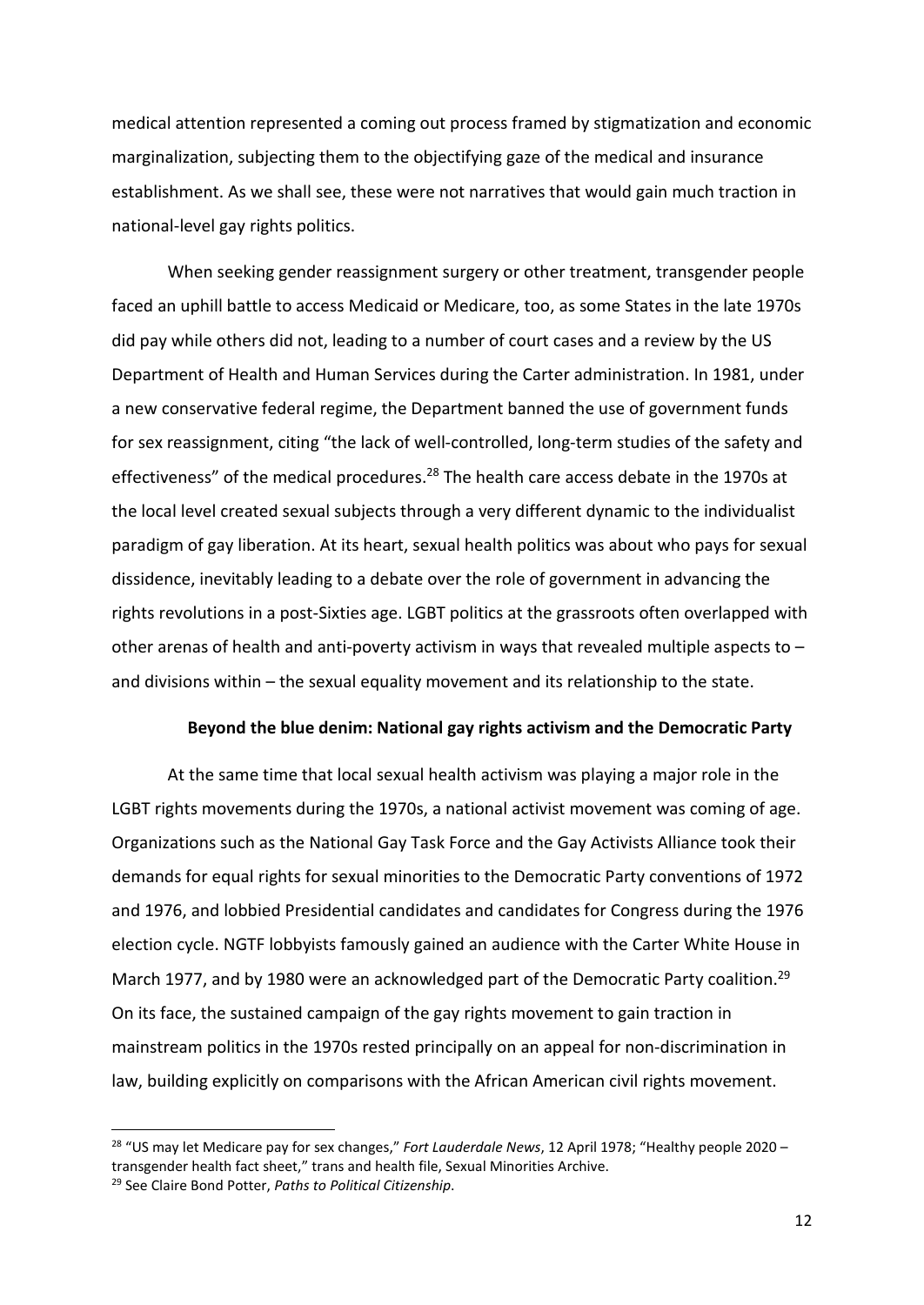"For many of us, the most moving moment of the 1976 Democratic National Convention was the sight of you and Coretta King, two gentlepeople of the American South, celebrating an end to second-class citizenship for the nation's largest minority," wrote co-chairs of the NGTF to Jimmy Carter shortly after he had secured the party's presidential nomination. "We invite you to become the champion of first class citizenship for this nation's second largest minority. We invite you to welcome and encourage the decline of an even older madness, hatred for and oppression of human beings because they have acknowledged their capacity to love other human beings of the same sex."<sup>30</sup> Leaving aside the questionable historical chronology and reductive construction of a single identity for sexual dissidence, the letter was one of many to presidential candidates in 1976 aiming to stake a claim to legitimacy through seemingly uncontroversial appeals to "the right to privacy,…the right to pursue a personal lifestyle without fear of harassment," rights given heightened resonance in the context of the civil rights campaigns of the recent past.<sup>31</sup> The strategy had its effect: of eight declared Democratic candidates for the 1976 nomination, all but two expressed some support for non-discrimination against gay people in federal law, including Carter, who wrote that he opposed "all forms of discrimination against individuals, including discrimination based on sexual orientation. As President, I can assure you that all policies of the federal government would reflect this commitment to ending all forms of discrimination."<sup>32</sup>

The focus on individual civil rights allowed gay activists to articulate a simple message that played well politically while also touching on key issues – federal employment, the extension of the 1964 Civil Rights Act, immigration law – of direct concern to the federal government. It also marked a way of highlighting the self-assurance of lobbying organizations keen to shed the image of gay rights as a radical throwback to the Sixties. Bruce Voeller, while recalling the origins of the NGTF in 1973, argued that "if we were to

-

<sup>&</sup>lt;sup>30</sup> Bruce Voeller and Jean O'Leary to Jimmy Carter, 18 August 1976, Margaret Constanza Subject Files, Box 4, folder 14, Jimmy Carter Library, Atlanta, Georgia.

 $31$  Voeller and O'Leary to Margaret Constanza, 3 May 1976, in ibid.

<sup>32</sup> "As the hot air trial balloons soar, let's look at where the prexy hopefuls stand on gay rights," *The Advocate*, 10 March 1976; Jimmy Carter to Mark Segal of GAA Philadelphia, 3 September 1975, Records of the 1976 Campaign Committee to Elect Jimmy Carter, Jimmy Carter Library, Box 18, gay rights 1976 file. The six presidential hopefuls who expressed some support for gay rights to the *Advocate* were Birch Bayh, Jimmy Carter, Morris Udall, Fred Harris, Milton Shapp, and Sargent Shriver. George Wallace did not respond to the request for a statement, and Henry Jackson had gone on record in a 1975 interview as being strongly opposed to homosexuality.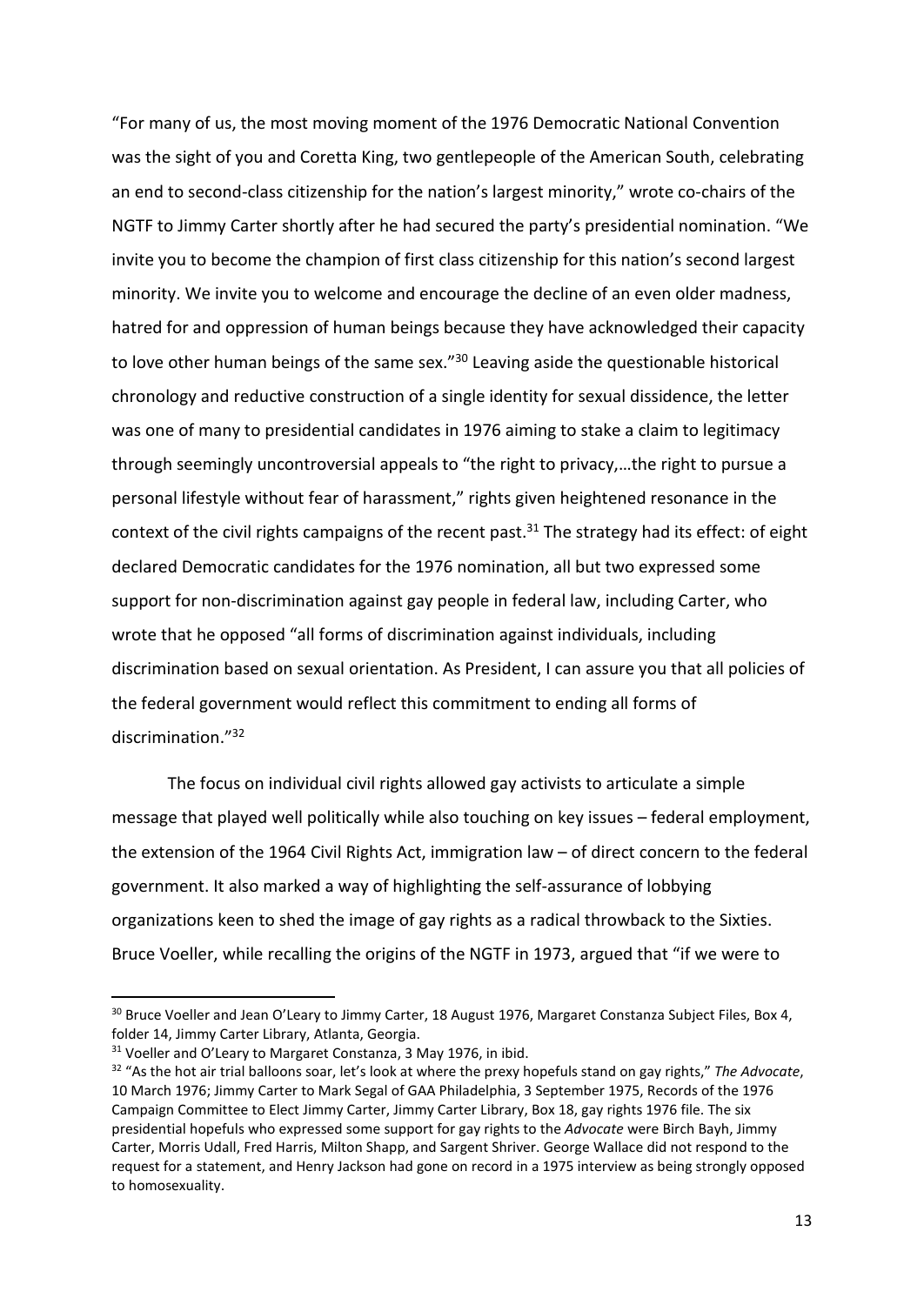have a viable national movement, it would need to have meaning for all gay people, not just the largely countercultural left who had been so effective in beginning our movement….Blue-denim elitism had founded our movement, but it had in fact lessened its appeal to many talented people with skill in public relations, law, media, legislation, fundraising, etc. We needed, and continue to need, both militant activists and more conservative movement members."<sup>33</sup> Speaking to gay journalist Randy Shilts at the Democratic Convention in New York in August 1976, Carter press office aide Charlie Graham said "I only have so much time in my life to be politically gay. The movement has to understand that there are those of us who want to work the establishment side of the street." Arguing that backing a political winner, Carter, would lead to far more political progress for minorities than any other strategy on offer, Graham argued that gay "people are so used to being oppressed, they have a hard time being anything else."<sup>34</sup>

Yet it was not so much a convergence of strategy that brought together gay rights advocates and the Democratic Party at the national level in 1976 as it was a shared emphasis on policy issues tied to middle class respectability and individualism. A centrepiece of national Democratic strategy that year was a commitment to welfare reform and the value of productive work as the marker of citizenship. A draft advert for Daniel Patrick Moynihan's Senate campaign in New York, which explicitly tied his candidacy to the Carter-Mondale ticket, proposed to "help you make ends meet again," by reducing "the property tax burden of the working homeowner" and getting "welfare off your back" by shifting its cost entirely to the federal government (a policy Reagan would later endorse) to facilitate "a national rate of payment to discourage migration into areas where welfare benefits are more generous." A further pledge, one of "cutting off welfare to any person able to work who declines a job," was clearly seen as too brutal and amended in the draft to read "requiring welfare recipients able to work to take a job."<sup>35</sup> But the overall direction of travel of the 1976 campaign was clear. The New York State AFL-CIO published a campaign leaflet with the banner headline "Jobs, Not Welfare" across the top.<sup>36</sup> Moynihan aides wrote

<sup>&</sup>lt;sup>33</sup> "It's Time," special issue newsletter of the NGTF, 1976, Constanza files, Box 4, folder 18.

<sup>34</sup> Randy Shilts, "The gay presence at the Democratic Convention, *The Advocate*, 12 August 1976, Robert Malson files, Jimmy Carter Library, Box 7, folder 7.

<sup>35</sup> Draft advert "Carter-Mondale-Moynihan – they'll help you make ends meet again," Moynihan Papers, Library of Congress, Box 490, folder 3.

<sup>&</sup>lt;sup>36</sup> "Jobs, Not Welfare" campaign leaflet for Carter-Mondale-Moynihan, Moynihan Papers, Box 490, folder 18.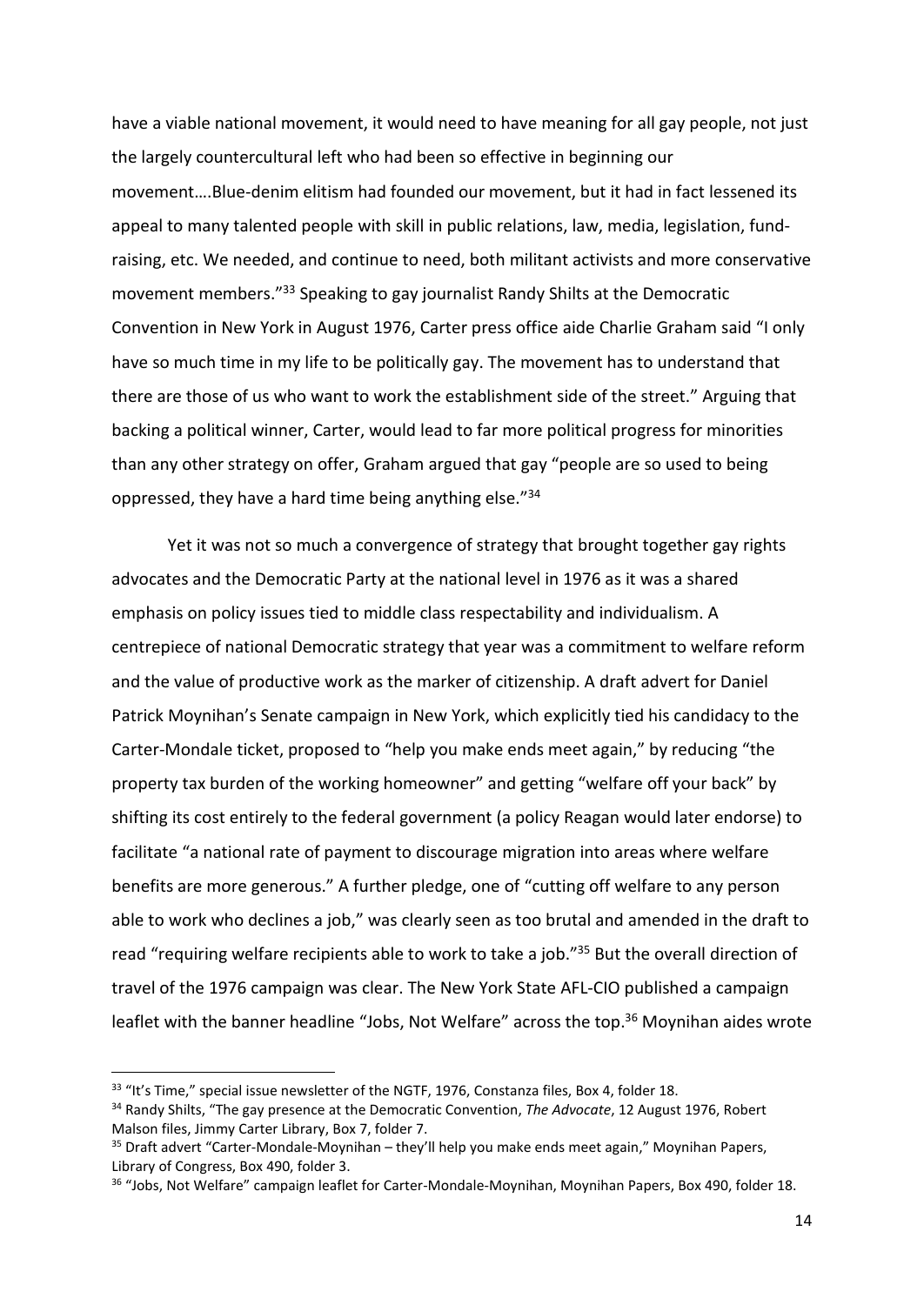a campaign speech for a labor audience in August to swing the vote away from more leftwing primary challenger Bella Abzug, arguing that "among the causes of New York's crisis is this state's welfare system, which places a crushing burden on our cities and counties and most of all on our families. It is a burden which has in the end hurt every working man and woman in this state," a burden Abzug was unwilling to lift in not endorsing Moynihan's welfare reform plans.<sup>37</sup> Moynihan's campaign launch appealed for "a government that begins to recognize its own limits, to stop acting as if the American people were one huge social problem, and to start treating us as the competent, creative, and energetic people that we so manifestly are."<sup>38</sup>

Encoded in what historian Robert Self has termed "breadwinner liberalism" was a simplified archetype of the self-sufficient worker, buffeted by strong currents of economic decline, bloated taxes, and inflation.<sup>39</sup> Its erasure of social and class differences allowed politicians like Moynihan and Carter to integrate an undifferentiated category of "gay people" into a broader narrative of individual rights free from the intrusion of the state. The federal government, argued Moynihan in an exchange with NGTF member Robert Livingston in October 1976, "should treat gay people no differently from anyone else; both in its employment practices and in the guarantees extended to other citizens by federal law. And it means that the right to privacy of all American citizens must be upheld."<sup>40</sup> The right to privacy paradigm offered certain gay rights advocates a route to respectable citizenship, in which their identity as political beings shaped by marginalization and exclusion could be shrouded from public view. "Almost everything of any significance [for gay rights] is being done behind the scenes," argued *Advocate* publisher David Goodstein in early 1976, by people who wished to divorce queer politics from the radical performative protest of earlier years; he claimed self-appointed activist leaders "appear unemployable, unkempt, and neurotic to the point of megalomania," a nod to toward the pathologized trope of the

<sup>&</sup>lt;sup>37</sup> Moynihan for Senate labor speech, 12 August 1976, Moynihan Papers, Box 491, folder 3. The speech was not in the end delivered.

<sup>&</sup>lt;sup>38</sup> Moynihan's campaign launch quoted in a memorandum from Bill Kristol to Bill Hannay, 23 July 1976, "a summary refutation of the most common charges against Daniel P. Moynihan," Moynihan Papers, Box 490, folder 5.

<sup>&</sup>lt;sup>39</sup> See Robert O. Self, All in the Family: The Realignment of American Democracy since the 1960s (New York, 2012). See also Molly Michelmore, *Tax and Spend: The Welfare State, Tax Politics, and the Limits of American Liberalism* (Philadelphia, 2012).

<sup>40</sup> Moynihan to Livingston, 12 October 1976, Moynihan Papers, Box 820, folder 12.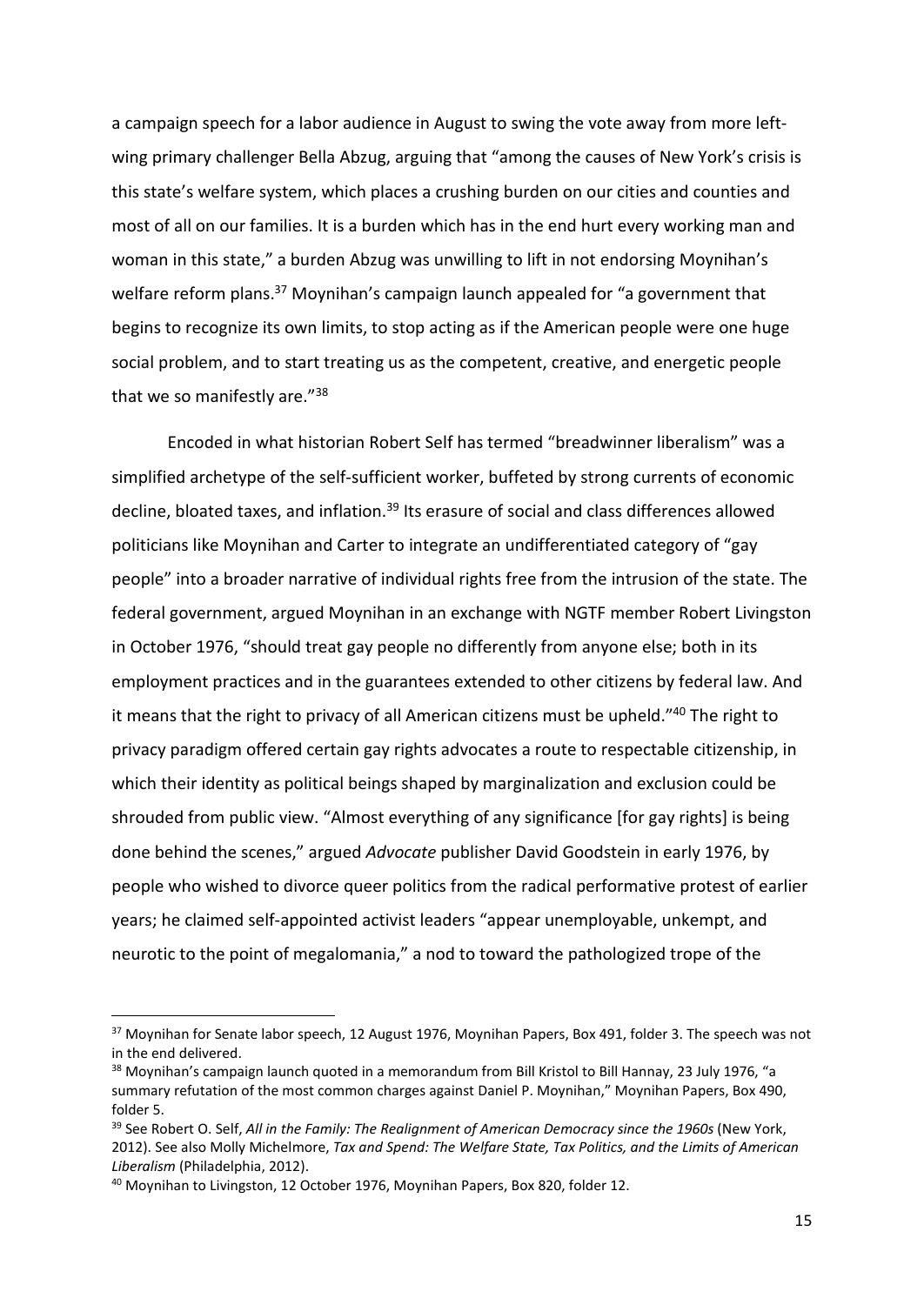"welfare queen."<sup>41</sup> Goodstein had earlier claimed that the "gay population is diversified but tends to be more conservative than the average," and confirmed his status as the bête noire of national gay politics with the statement in the *Advocate* (reproduced in an article in *Gay Community News* deeply critical of Goodstein) that most "homosexuals are upwardly mobile. Oh, there are a few angry losers, but most are affluent….You [*Advocate* readers] are employed and a useful, responsible citizen. You have an attractive body, nice clothes, and an inviting home."<sup>42</sup> It is important to stress that Goodstein, almost a caricature of the rich, well-connected political player, was widely disliked by many of those trying to forge a path to influence in the Democratic Party, and not just by the "unemployable and unkempt."<sup>43</sup> Bruce Voeller of the NGTF sent the critical *GCN* piece about Goodstein to Carter's domestic policy aide Midge Constanza, suggesting it "accurately reflects the attitude of a wide part of the gay community towards Mr G.<sup>"44</sup> Nevertheless, the concept of the queer American as a "useful, responsible citizen," who would fit into a larger narrative of the modern liberal worker and member of the "middle class," would recur when gay rights activists took their political message into the White House in 1977.

### **Making healthy citizens: LGBT politics in the Carter years**

The NGTF's overtures to the Carter campaign paid off when his domestic policy liaison Midge Constanza was given the green light to invite a group from the Task Force to the White House in March 1977. Constanza, fomer Vice-Mayor of Rochester, New York, and an integral part of Carter's successful campaign in the Empire State, seemed an ideal figure to raise the profile of issues concerning gender and sexual dissidence.<sup>45</sup> The planks she put forward to Democratic Platform drafting committee prior to the 1976 Convention had mostly concerned issues of social and economic inequality, including the need for quality day care with subsidies for low income women, federally-funded family planning services, including the use of Medicaid funds for abortion, universal health coverage "without regard to sex, age, color, employment, or economic circumstance," and support for gay rights by

<sup>41</sup> Goodstein quoted in Robert Chesley, "Goodstein faces 'unkempt, unemployable, neurotics,' *Gay Community News*, vol. 4, no. 36, 3 March 1977, Constanza files, Carter Library, Box 4, folder 17.

<sup>42</sup> Nancy Friedman, "Gay Power: From closet to voting booth," *California Journal*, October 1975, 341-344; "Goodstein faces…" *GCN*, 3 March 1977.

<sup>43</sup> Randy Shilts, *The Mayor of Castro Street: The Life and Times of Harvey Milk* (New York, 2008), 156.

<sup>44</sup> Voeller note to Constanza with *GCN* clipping, 3 March 1977, Constanza files, Box 4, folder 17.

<sup>45</sup> Potter, "Paths to Political Citizenship," 98.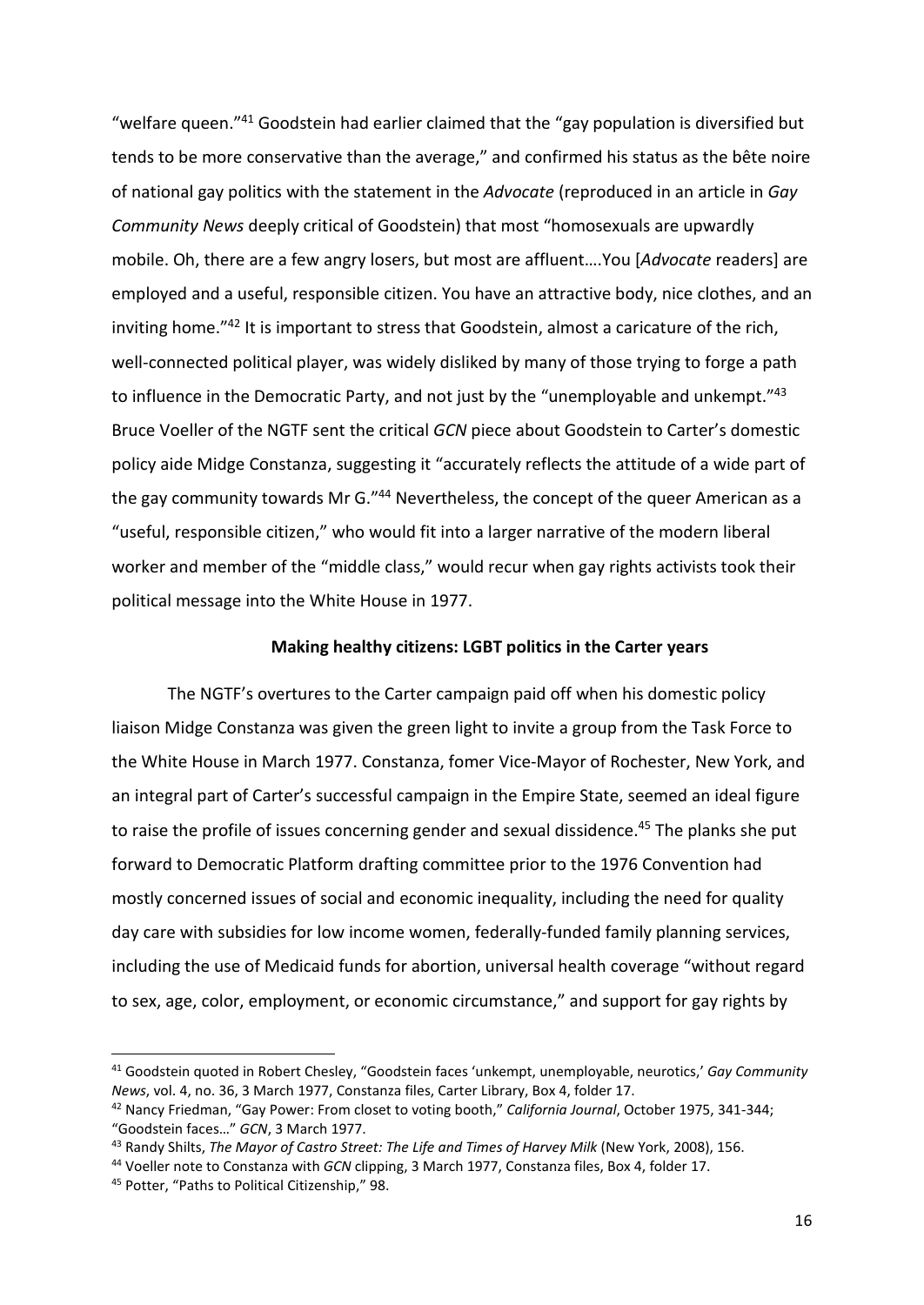adding "affectional or life-style preference" to each protected category of the Civil Rights Act.<sup>46</sup> Of these, only the pledge for universal health insurance made it into the platform, but Constanza's evident commitment to gender and sexual equality suggested new possibilities for gay rights on the national stage inconceivable just a year earlier.<sup>47</sup> Carter later wrote in his diary that he had "been concerned about her involvement in the abortion and gay rights business, but she takes a tremendous burden off me from nut groups that would insist on seeing me if they couldn't see her," but even this indication of Carter's bewilderment at the pace of social change at the time he assumed office still demonstrated an opening for gay rights advocates they were quick to exploit.<sup>48</sup>

While the focus of the agenda for the meeting between NGTF leaders and Constanza and Domestic Policy staffer Robert Malson concerned employment, immigration, and civil service discrimination, the activists brought thirteen different policy issues to the White House on March 26<sup>th</sup> 1977, grouped under the relevant government department. "Health, Education, and Welfare," was one of the issues for discussion. Constanza's assistant predicted that the NGTF "will ask for more federal grants to go to Gay counselling, health and education groups. We can set up a meeting with policy secretaries in Education and Health parts of HEW."<sup>49</sup> Presenting on this topic was Sacramento-based gay rights activist George Raya, a California lobbyist who had been instrumental in the successful effort to repeal the sodomy statute in California state law in 1975. A 27-year old former law student whose lobbying interests spanned Chicano rights and labor issues as well as gay rights, Raya had been "surviving on food stamps and income from blood plasma donations" before the *Advocate* began bankrolling his efforts to force the State legislature to reform its sex statutes.<sup>50</sup> His experience across a range of activist issues and his success as a lobbyist in California secured his place in the NGTF team.

-

<sup>46</sup> Constanza memo, undated, on 1976 Democratic platform, Constanza files, Box 4, folder 14.

<sup>47</sup> 1976 Democratic Party Platform, American Presidency Project.

<http://www.presidency.ucsb.edu/ws/index.php?pid=29606>(accessed 31 October 2017).

<sup>48</sup> Jimmy Carter, *White House Diary* (New York, 2010), 127: entry for 1 November 1977.

<sup>&</sup>lt;sup>49</sup> Memorandum, Marilyn Haft to Margaret Constanza, 25 March 1977, "Meeting with the National Gay Task Force 26 March 1977," Constanza files, Box 5, folder 16.

<sup>&</sup>lt;sup>50</sup> Profile of George Raya "Not the typical lobbyist" in Nancy Friedman, "From closet to voting booth," *California Journal*, October 1975, 344.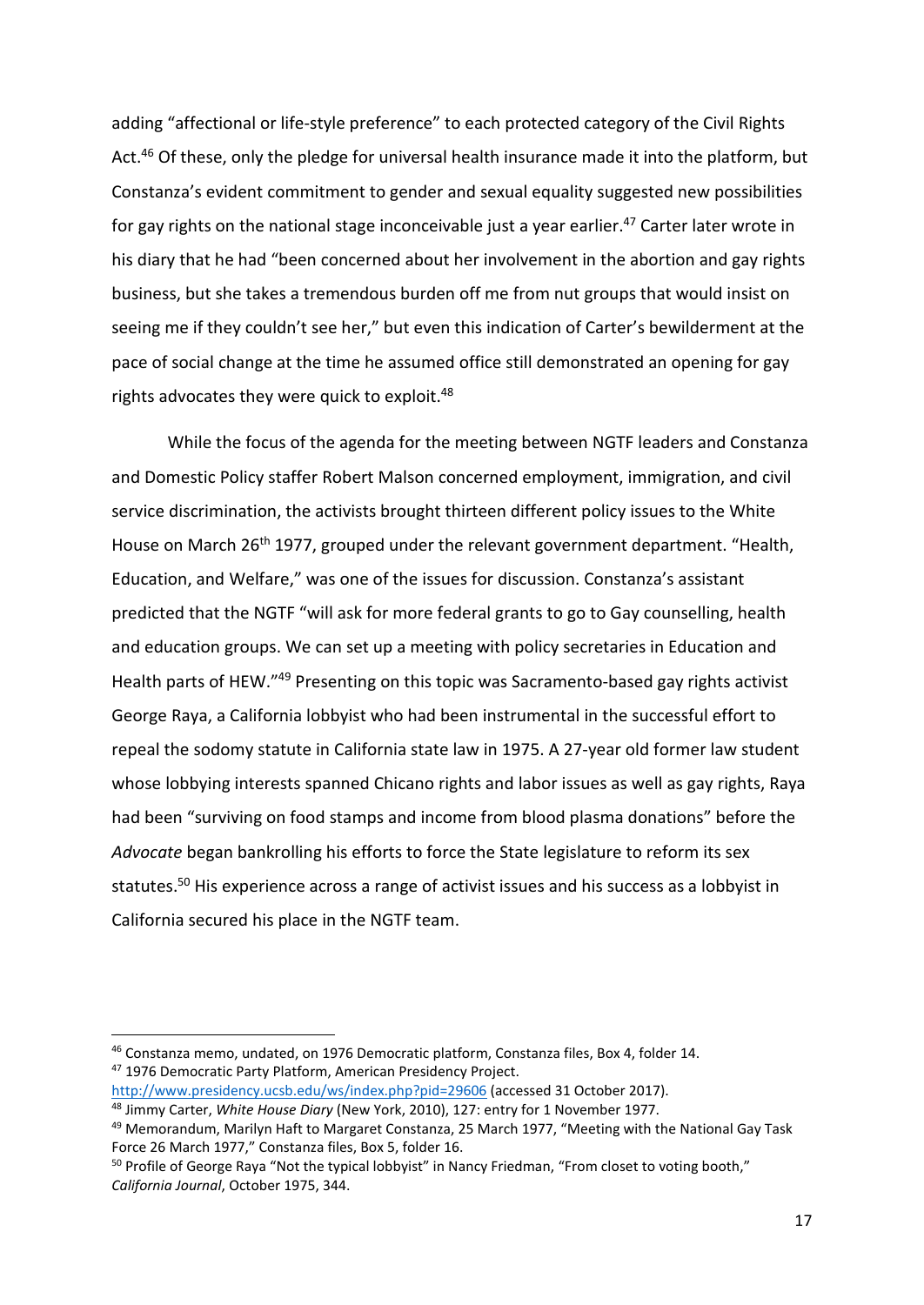In preparation for the White House meeting, Raya compiled letters and testimonials from a range of academic and social service contacts about the health needs of sexual minority populations. The Director of the Kinsey Institute provided estimates of how many in the US population were homosexual. An anthropologist at UC Berkeley reported hostility on the part of the National Institute of Mental Health and other federal agencies towards research into same-sex sexuality. A gay activist at Meals on Wheels San Francisco wrote about the special needs of older gay people. Of particular interest for a presentation on health care were a letter from the Director of the Washington DC Gay Men's VD Clinic concerning chronic underfunding of STI research and treatment, and a statement from a former staff member of a sexual health clinic in San Francisco funded by the city's Gay Health Project, a CDC-sponsored program that had been terminated the previous year.<sup>51</sup> Both the letter and statement pointed to the importance of government funding if sexually transmitted infections were to be tackled effectively, and also the growing mismatch between a heteronormative state and the demands of sexual minorities beginning to gain political and legal legitimacy for the first time. The federal Centers for Disease Control provided "much of the funding and staff positions at [San Francisco] City Clinic. Most of the clinic's management comes from CDC. They follow the CDC model for VD control – interviews, contact tracing, and paperwork. The model is used around the country regardless of community differences." Given the fact that 75% of clients at City Clinic were gay men, contact tracing was ill-suited to the city's sexual health needs. "It makes about as much sense to trace [a] gay person's sexual contacts for gonorrhoea as his contacts for a common cold," argued the former clinic worker. The CDC needed to adapt its surveillance policies to reflect the needs of different population groups. In addition, its funding of the Gay Health Project had helped reach far more gay men through innovative programs such as a mobile VD unit, but the project's termination threatened to reverse the progress made in tackling STIs.<sup>52</sup> In a chillingly prophetic warning, the director of the Washington clinic noted that the "drastic slashing of CDC funds for combating VD is paralyzing VD control across the country, and an inevitable plague will hit in less than five years and strike with greatest

<sup>&</sup>lt;sup>51</sup> Paul Gebhard of Institute of Sex Research to NGTF, 18 March 1977; Clark Taylor of UC Berkeley to George Raya, 14 March 1977; Dorrwin Jones of Meals on Wheels to Raya, 10 March 1977; Robert Hewes, Director GMVDC to NGTF, 4 March 1977; statement from Mark Weisman of Gay Health Project, San Francisco, Constanza files, Box 28, folder 8.

<sup>52</sup> Mark Weisman statement, Constanza files, Box 28, folder 8.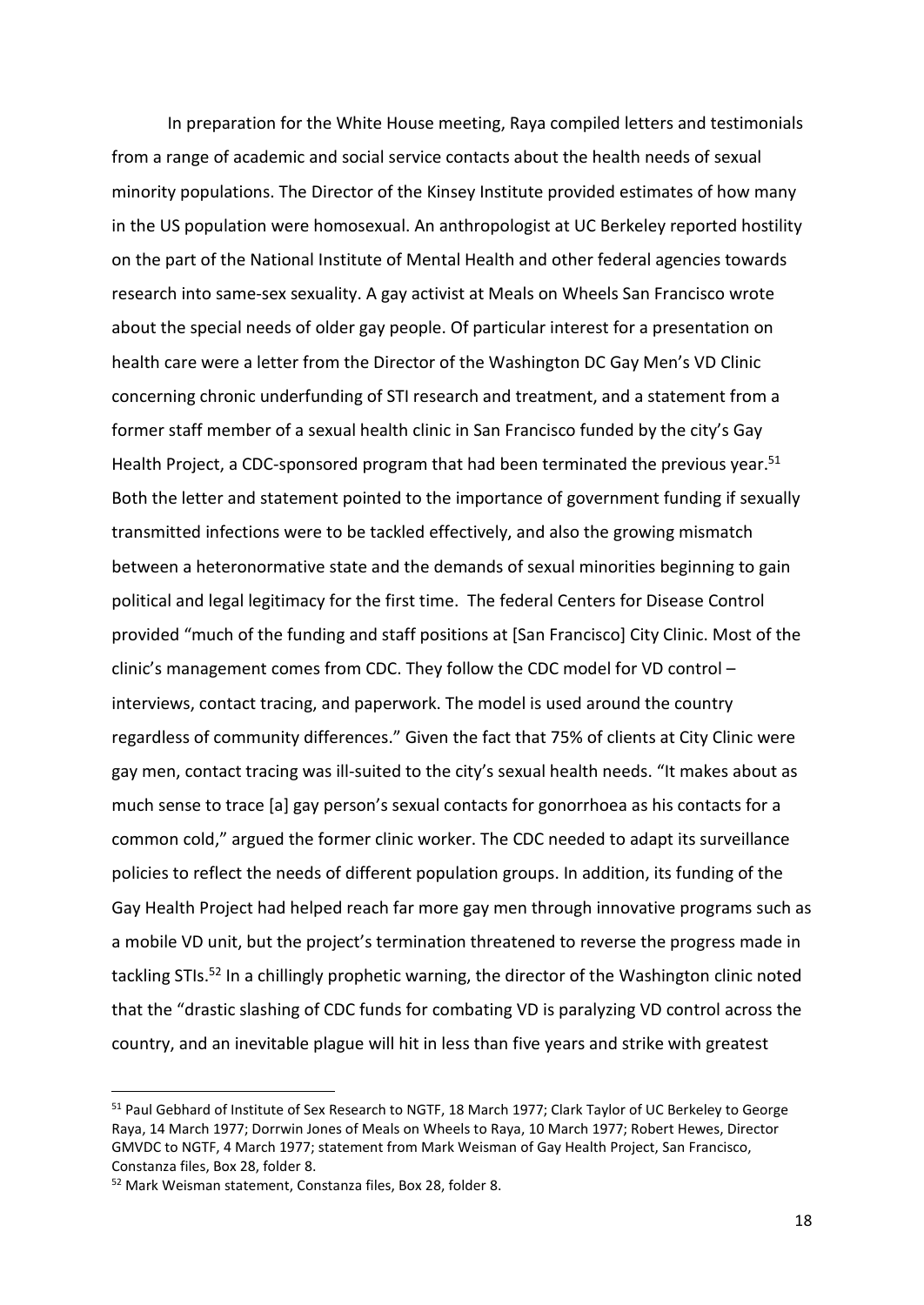destructiveness gay men….This foolhardy trend of 'saving' money must be radically turned around….Gay men's VD clinics in every major city, with few exceptions, have had real opposition from local public health departments. Our clinic here is a dramatic case in point. We need a special department at CDC with massive funding to encourage the clinics presently in existence and assist in establishing others in every metropolitan center."<sup>53</sup> Integrating sexual minorities into the nation's public health infrastructure, both in terms of harnessing state funds and recalibrating health policy away from a purely heteronormative medical model, was the central message of gay health professionals on the ground, a message they hoped would shape the discussion in the White House.

Yet Raya's report for the meeting with Constanza and Malson barely made any mention of these issues, other than a brief reference to the need for HEW's Office of Volunteer Development to "begin an outreach program to counsel gay service organizations on maximum utilization of their volunteers." Raya's report noted that the massive reliance of LGBT people on volunteer groups was "created by the failure of existing agencies and programs," but he made no recommendation for a major injection of public resource into the sexual health infrastructure. Instead, Raya focused on the possibilities offered by government-funded research to dispel stereotypes of sexual minorities and to construct a positive public image of queer Americans. "The freedom of all of us is limited," wrote Raya, "as long as stereotypes about homosexuals persist and we do not feel free to do what we want for fear we will be thought to be homosexual." Research into different aspects of the homosexual experience (there was no mention of varieties of sexual dissidence) would help establish gay Americans as legitimate citizens, a political project requiring a focus on markers of respectability such as "job history and occupational performance," "family dynamics," and "personality factors." Raya urged HEW to develop a "taxonomy of homosexual experiences and behavior" that would "cover the total range of homosexual phenomena. This range should include homosexual individuals who do not come into contact with medical, legal, or other social control or treatment sources and who therefore have been least studied."<sup>54</sup> To Raya, health as public policy was as much about defining healthy, normative individuals as it was providing health care and understanding the special

<sup>53</sup> Robert Hewes to NGTF, 4 March 1977, Constanza files, Box 28, folder 8.

<sup>&</sup>lt;sup>54</sup> George Raya report on Health, Education, and Welfare for the 26 March 1977 White House meeting, Constanza files, Box 28, folder 8.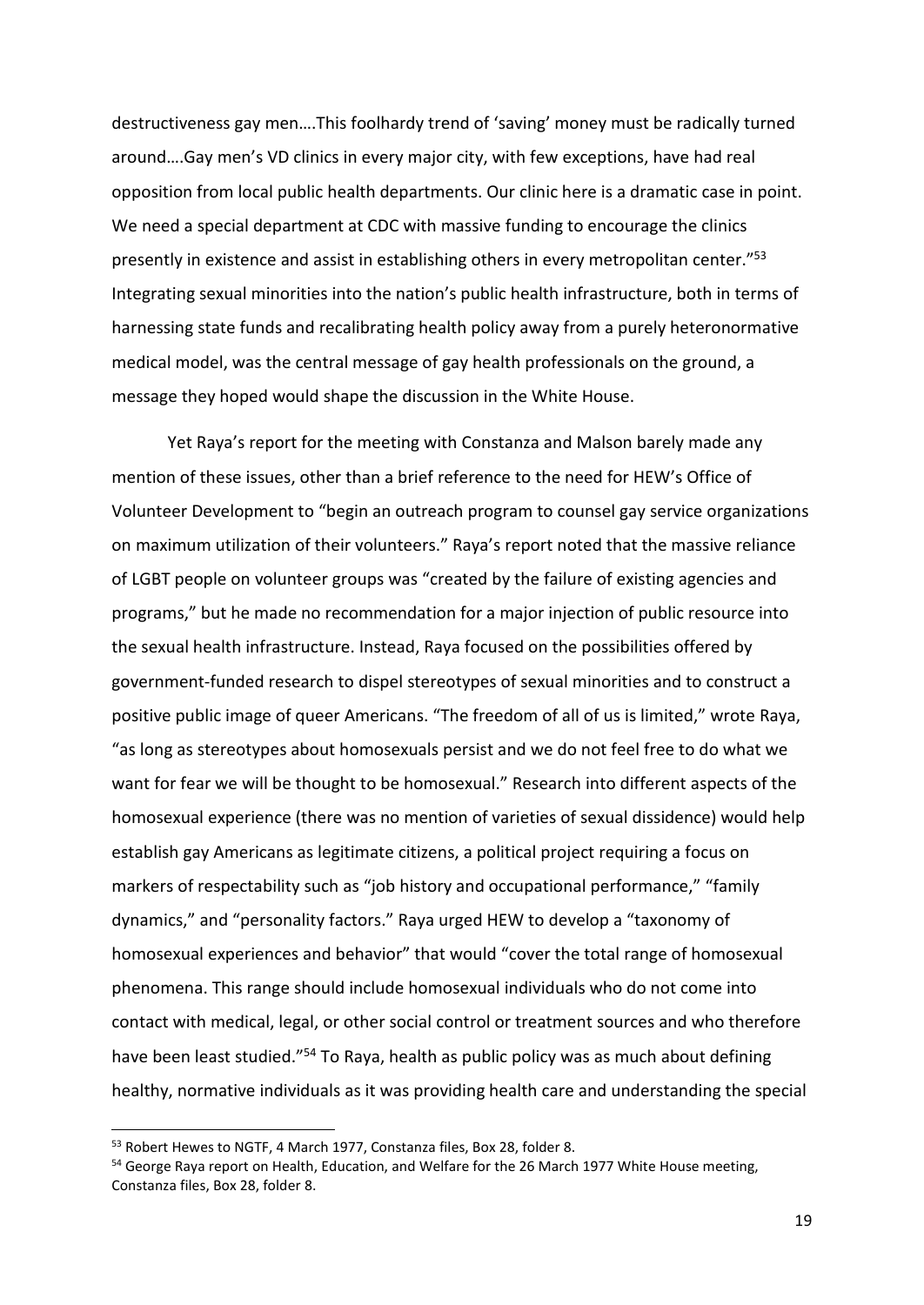health needs of sexual dissidents. Indeed, a focus on treatment needs and on the inadequacy of the nation's cumbersome health care system for LGBT people risked perpetuating notions of sexual minorities as marginalized, as well as effectively donning the mantle of the "welfare queen," heading to the White House as an economic supplicant. Such a focus would also acknowledge the reality of the sex act as a marker of sexual identity, and highlight the variety of lived experiences of queer subjects carefully shrouded under the increasingly respectable category of "the gay community."

Given that the NGTF aimed to pressure the Carter administration to end discrimination in areas such as tax policy, civil service employment, the Department of Defense, and immigration policy, it was imperative that the themes of respectability and normativity be stressed if they were to gain credibility. Carter aide Bob Malson's notes of the meeting simply reported that Raya "focused on the lack of sensitivity of HEW, and its inability to deliver social services to the gay community," but it was clear that those present – on both sides of the table – did not want to make sexual health a dominant theme.<sup>55</sup> The reports on the various policy issues, including Raya's, were "passed on to the appropriate people on the Domestic Policy Staff," but it soon became clear the HEW report would not occupy a central place in the administration's policy around gay rights issues.<sup>56</sup>

The NGTF meeting took place in the context of an administration increasingly wedded to "cost containment" as its flagship health care policy, to "welfare reform," and to cutting overall spending in an effort to combat high inflation. Carter had committed himself to some form of national health insurance during his campaign, and the administration periodically and hesitantly reaffirmed that commitment once in office, but it quickly became clear that the political and economic climate would not be favorable.<sup>57</sup> The President's Council of Economic Advisors produced a fairly damning assessment of HEW's lead agency memorandum launching the plan in May 1978, arguing that one key aim of the plan, that of

-

<sup>&</sup>lt;sup>55</sup> Bob Malson notes of the NGTF meeting, 26 March 1977, Domestic Policy Staff, Bob Malson files, Carter Library, Box 7, folder 6.

<sup>&</sup>lt;sup>56</sup> Constanza to Carter, 8 April 1977, "Report on the March 26 1977 meeting with the National Gay Task Force," Constanza files, Box 7, folder 6.

<sup>57</sup> "Carter on National Health Insurance," Domestic Policy Staff, Jim Morgan and Joseph Onek Subject files, Carter Library, Box 31, Health Services Administration file; Jim McIntyre to Carter, 6 April 1978 re meeting with Senator Kennedy and organized labor, Morgan/Onek files, Box 46, National Health Insurance – agency memorandums [2] folder.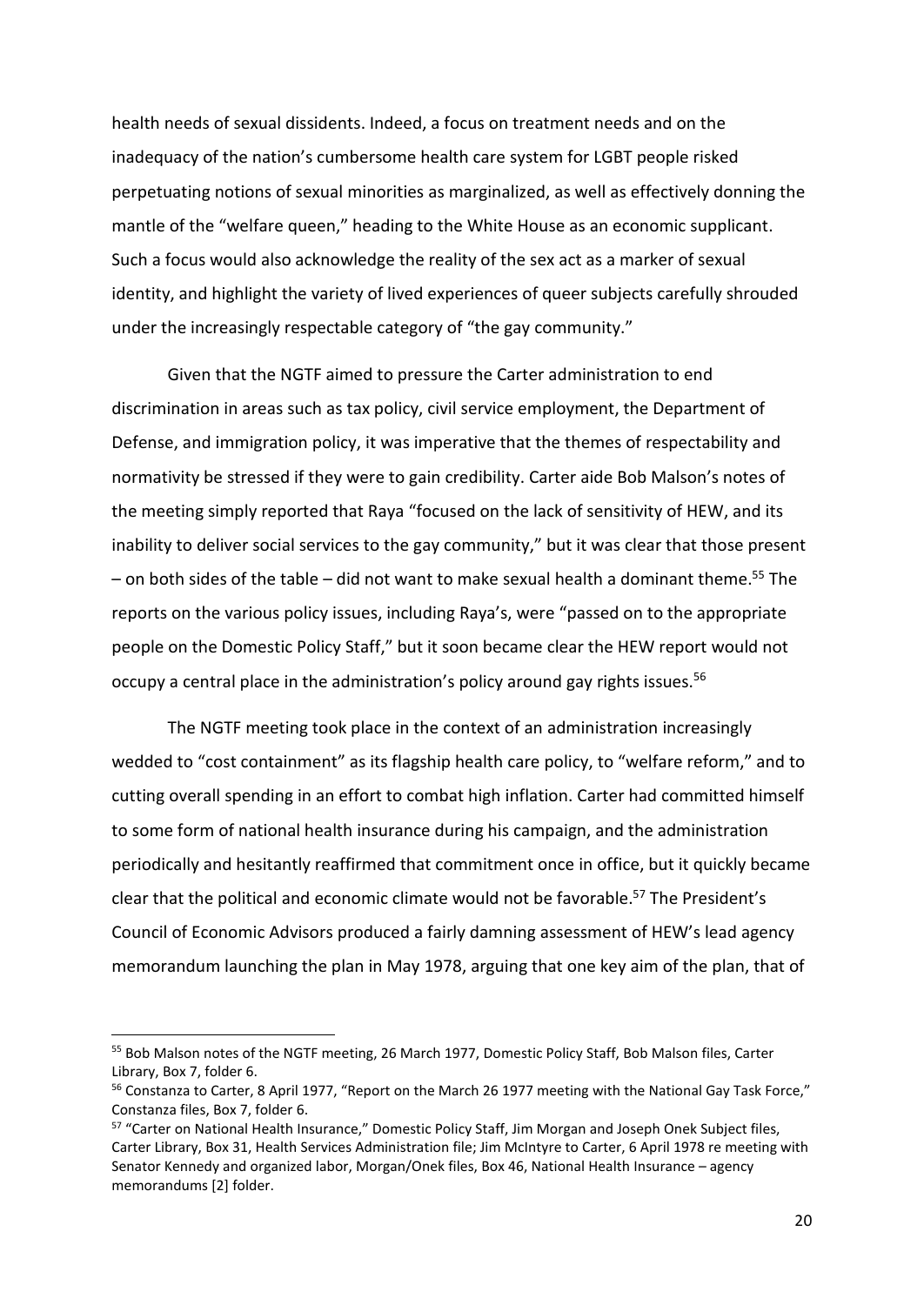"mandating a substantial and comprehensive increase in benefits and medical expenditures for noncatastrophic health care" to those ineligible for government programs but not covered by good health insurance through employment (a category into which a disproportionate number of LGBT Americans fell), was "relatively low on the list of immediate national needs."<sup>58</sup> Without votes in Congress to mitigate the divisions within the administration, HEW Secretary Joseph Califano was left to devote much of his Department's energy to efforts to force health care providers to curtail their prices, a fruitless effort dressed up as a way of saving money for both government as purchaser of health care and for private insurers and their customers ahead of a possible future push for national health insurance.<sup>59</sup> Much of this effort required Carter administration officials to court business leaders and to frame the health care debate "from the perspective and in the language of businessmen," portraying government as a facilitator of private initiative.<sup>60</sup> One Carter advisor painted hospital cost containment plans as a way of promoting "more vigorous market forces and expanded individual choice," and noted that Senator Edward Kennedy's decision to challenge Carter from the left in the 1980 primary offered the opportunity to "clearly distinguish the President from the Senator's highly governmental approach, but more importantly, our approach could directly appeal to voters as a way to control costs, give them greater individual choices and, most important, get government out of their hair in a way consistent with the President's existing efforts at deregulation."<sup>61</sup> Different factions within the Carter White House disagreed vehemently over the extent to which meaningful reform of the health care system was possible or even desirable, but they all seemingly agreed that a state-centered approach ran contrary to the political currents of the time.

In this context, although the NGTF met representatives of the Carter administration several times between 1977 and 1980, and lobbied frequently for even more representation

<sup>58</sup> Charlie Schultze of the CEA to Health Secretary Joseph Califano, 2 May 1978, Morgan/Onek files, Box 46 NHI agency memorandums [1] folder. The different federal departments under Carter had widely divergent views of National Health Insurance, with Labor and HEW pushing the idea and the OMB, Department of Commerce, and CEA strongly against. See letters from these departments in the same folder.

<sup>&</sup>lt;sup>59</sup> Califano speech to Consumer Federation of America, 9 February 1979, Landon Butler Subject files, Carter Library, Box 101, Hospital cost containment task force 1979 folder.

<sup>&</sup>lt;sup>60</sup> Larry Gage to Dick Moe, "Recruiting business support for hospital cost containment," 27 February 1979, Office of Chief of Staff files, Carter Library, Box 175, folder 11.

 $61$  Bruce Mansdorf to Bob Berenson, "Presidential decisions to promote more vigorous market forces and expanded individual choice," 29 January 1980, Domestic Policy Staff, Robert Berenson files, Carter Library, Box 12, folder 1.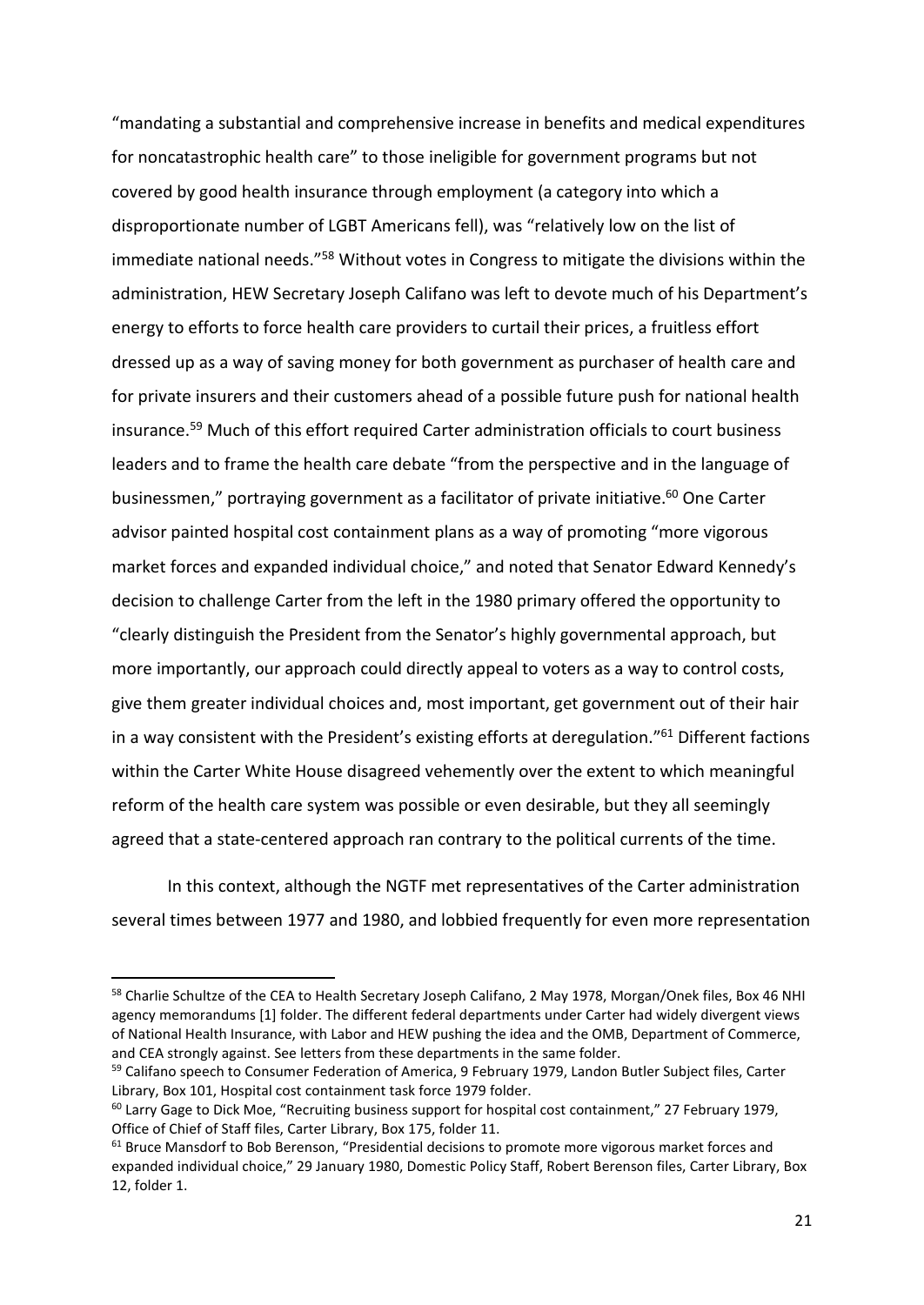at domestic policy briefings and White House events, the March 1977 meeting was the first and last time health care was on the agenda.<sup>62</sup> A member of Carter's White House staff proposed in early 1980 inviting NGTF representatives to briefings, "the health insurance ones in particular," but the topics the NGTF brought to the table in meetings at the White House in the fall of 1977 and late 1979 related to civil service and immigration discrimination, areas not only more likely to gain traction with the Carter administration but also better aligned to the promotion of gay Americans as productive citizens.<sup>63</sup> Certainly the administration saw its relationship with gay political advocacy in these terms. "Gay people are being drawn into the everyday routine decisions of government, are being accepted as part of the political community," argued domestic policy staffer Bob Malson in May 1980. He identified policy areas, such as federal employment, that linked political legitimacy to markers of middle class respectability. "The IRS has granted tax-exempt and tax deductible status to gay organizations," Malson noted. "Though no changes in the regulations were required, the IRS had moved slowly on this until the Administration brought in a changed attitude towards gays. The IRS action has practical benefits and indicates the increased legitimacy with which gay organizations are treated."<sup>64</sup> NGTF leaders attending a White House meeting to present a petition on gay rights in December 1979 highlighted exactly the same issues, eliding important socio-economic divisions within sexual minority groups. "I think that progress was made on important issues including employment, where the administration is now aware of a number of our concerns," reported Lambda Legal Defense and Education Fund President Margot Karle, who attended the White House meeting. "I think there will be significant policy and legal changes which will benefit all lesbians and gay men."<sup>65</sup> In a domestic policy meeting that same month, Carter officials wondered about

 $62$  For an example of NGTF lobbying, see Jean O'Leary and Bruce Voeller to Carter, 26 December 1978, annoyed at not being invited to a White House conference on human rights, Office of Anne Wexler files, Carter Library, Box 200, gay rights file; Allison Thomas to Mike Chanin, 11 February 1980: "Gays across the country are also feeling neglected…This feeling of neglect extends into the area of White House social events." Anne Wexler subject files, Box 34, NGTF folder.

<sup>&</sup>lt;sup>63</sup> Thomas to Chanin, 11 February 1980, ibid., Marilyn Haft to Constanza, 14 October 1977 re US Commission on Civil Rights meeting with National Gay Task Force, October 12 1977, Constanza files, Box 22, folder 16; Allison Thomas to Anne Wexler, 18 December 1979, re meeting with NGTF 19 December, Robert Malson files, Carter Library, Box 8, folder 2.

<sup>&</sup>lt;sup>64</sup> Bob Malson to Administration staff, 20 May 1980, re talking points on gay issues, Assistant to the President on Women's Affairs files, Carter Library, Box 68, gay issues folder.

 $65$  NGTF press release, 21 December 1979, "White House receives gay rights petition, discusses Presidential Executive Order," Bob Malson files, Box 8, folder 2.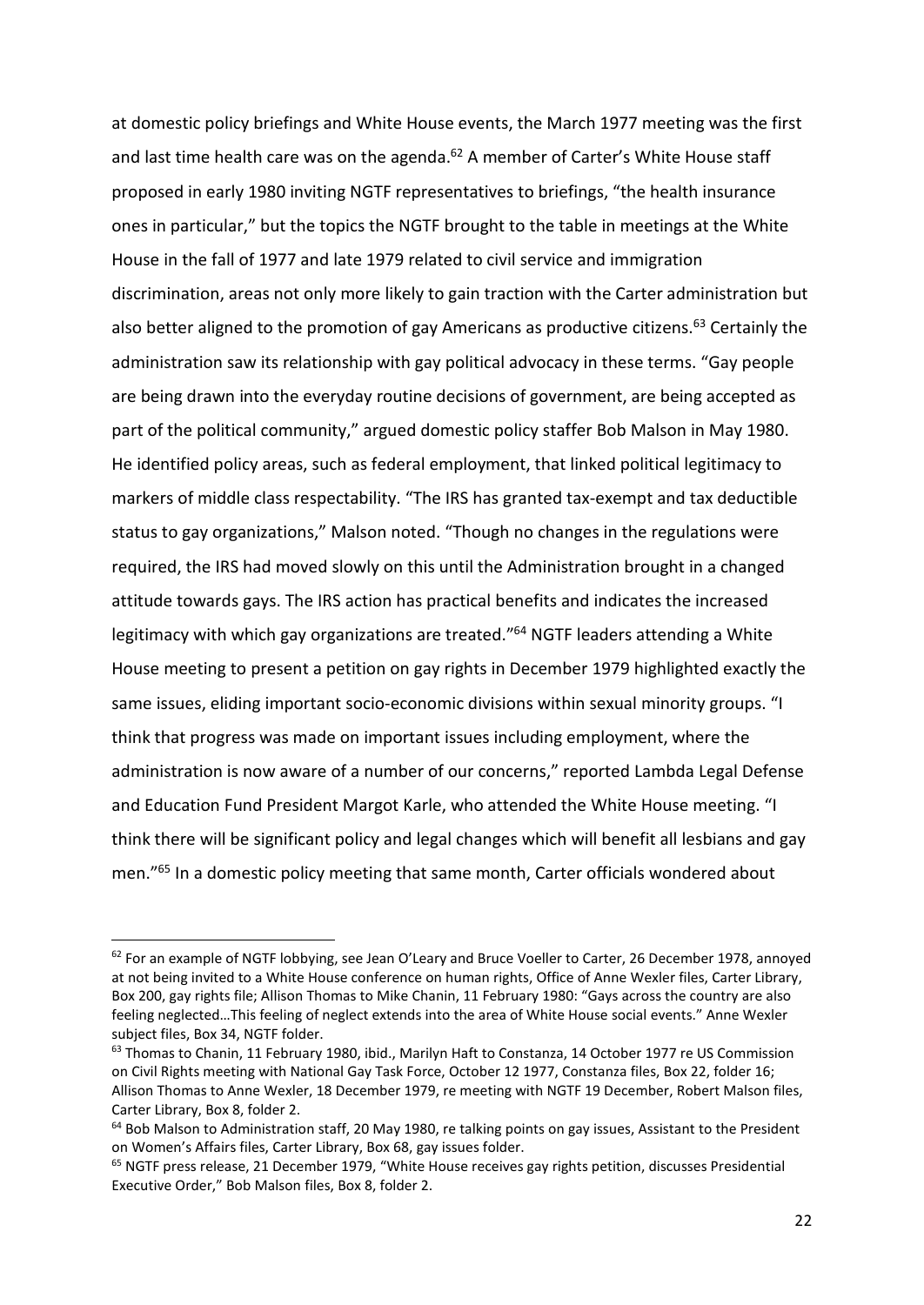making reference to sexual orientation in the 1980 State of the Union address, but in terms associating civil rights with individual freedom from state oversight: "where [the] speech addresses American goals for the 1980s, the language discussing the goal of a just society should specifically refer to lesbians and gay men. Alternatively, the goal of respect for individual right to privacy could be framed to specifically include freedom from intrusion by the government and private sector in matters that are based on private consensual behavior."<sup>66</sup> The transformation of Democratic politics from Great Society liberalism to individual rights liberalism was clear. The notion of "privacy" was a euphemism for a new closet, one that hid from view the varieties of sexual dissidence beneath a simplified paradigm of "gay rights."

### **Gay rights and the Carter campaign in 1980**

The relationship between the Democratic Party and the national gay rights movement was cemented during the 1980 campaign. The NGTF and a set of other activist groups formed a "National Convention Project" to ensure a gay rights plank was inserted into the party platform for the first time. The group produced a document, "Gay Rights Issues at the Federal Level," which listed only three items: federal employment, immigration and naturalization, and non-governmental discrimination.<sup>67</sup> Recognizing the growing power of gay political operatives in California, and keen to ensure they delivered Carter's renomination over Ted Kennedy, his domestic policy aides Allison Thomas and Bob Malson flew to the Golden State in May 1980, and noted the lack of ideological fervor of some of the key players, especially in Los Angeles."<sup>68</sup> The administration increasingly viewed prominent gay rights leaders still loyal to Carter as bound to him by their shared antipathy to the kind of redistributive left politics characteristic of the Kennedy campaign. Carter policy advisor Anne Wexler urged Vice President Mondale to drop in on an ACLU gay rights dinner in LA, arguing that "the Los Angeles gay community is more sophisticated politically

-

<sup>&</sup>lt;sup>66</sup> Notes of White House staff meeting with Allison Thomas, Bob Malson, Diana Rock, Mike Chanin, 10 December 1979, Malson files, Box 7, folder 1. The final State of the Union address made no mention of civil rights beyond the single sentence "We will never abandon our struggle for a just and decent society here at home." See State of the Union address, 23 January 1980, [www.presidency.ucsb.edu/ws/?pid=33079](http://www.presidency.ucsb.edu/ws/?pid=33079) (accessed 9 November 2017).

<sup>&</sup>lt;sup>67</sup> "Gay rights issues at the federal level,' National Convention Project, Malson files, Box 7, folder 4. <sup>68</sup> Allison Thomas to Anne Wexler, 13 May 1980, re meetings in California with leaders of the gay community, Office of Congressional Liaison files, Box 177, gay rights California folder.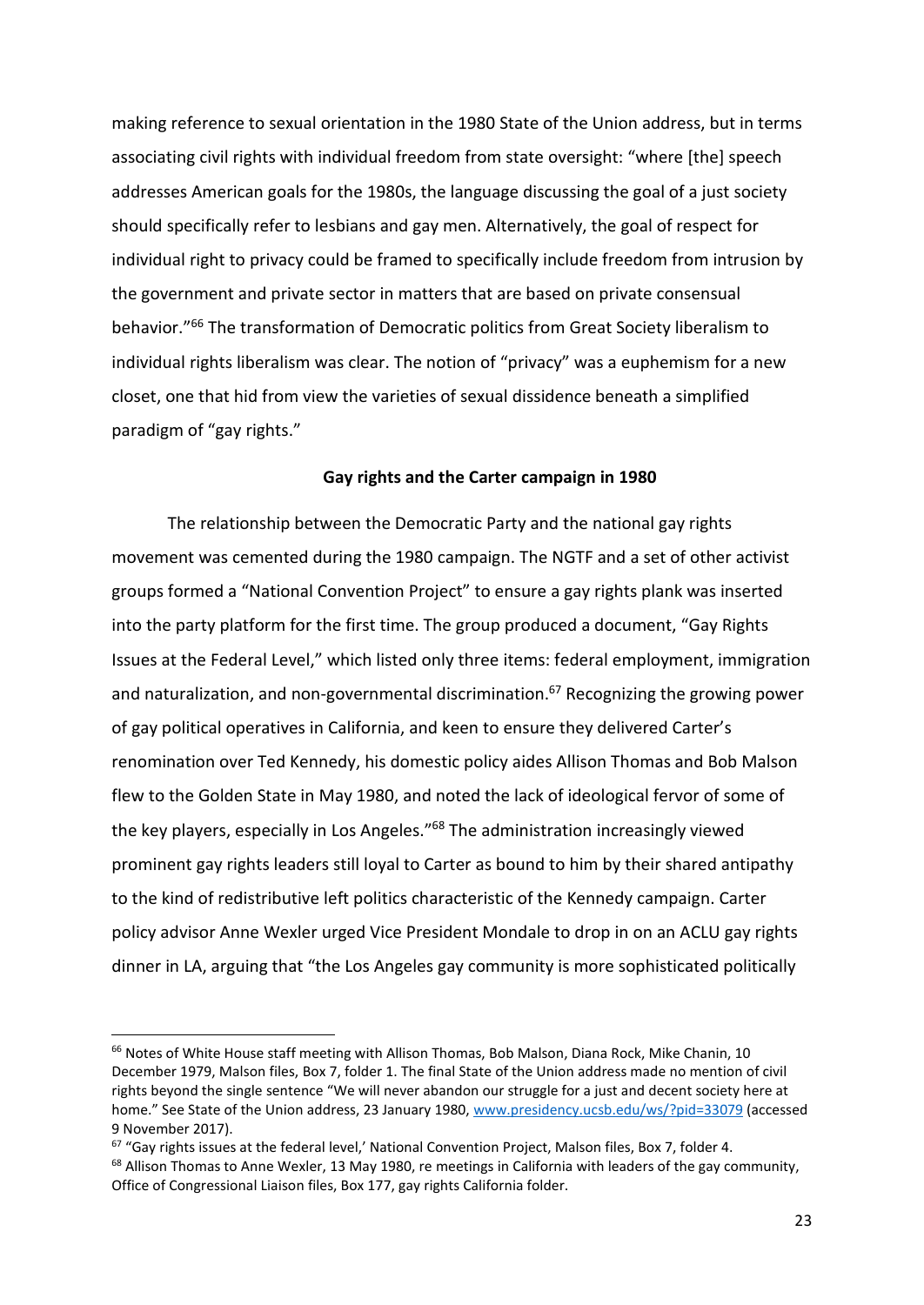than the San Francisco community – fewer gays exist and those that are active are wealthier, more established (many are in the closet at work), and more conservative. What this means is that is that those attending the dinner will react more positively than a San Francisco audience to the Vice President and will listen to what he has to say." To allay fears that Mondale's appearance might cause divisions in the party, she noted that "our positions on issues relating to gays are based…purely on human rights," and were "to the right of Ted Kennedy and John Anderson."<sup>69</sup> In essence, she viewed many gay rights advocates as easily seduced by promises of a seat at the political table and as suspicious of radical politics that could derail their steady march to respectability.

Wexler was right that queer communities with a longer history of access to political power and a strong association with wider minority and anti-poverty movements, such as in San Francisco, were far less enamored by the Carter administration. The Harvey Milk and Alice Toklas gay Democratic clubs in the city published a rousing and forthright endorsement of Ted Kennedy ahead of the California primary, signed by some of San Francisco's most prominent gay figures, in which they explicitly tied their enthusiasm for Kennedy to Carter's failure to pursue liberal policies at home and abroad. The statement excoriated Carter for his stance on women's rights, including the thorny question of Medicaid funding for abortions for the poorest women, and attacked his record on social policy. "Candidate Carter, like any good Democrat, promised to support the cities, the poor, minorities, and labor. But President Carter's budget out-Republicans the Republicans, requiring massive cutbacks in jobs, social programs, and aid to cities," they claimed. "Senator Kennedy has been a forthright voice against the draft and nuclear power and in support of the poor, the workingperson, the disabled, and the elderly. He has fought for national health insurance, gun control and cuts in defense spending. He supports controls on wages, prices and profits to control inflation." The statement highlighted Kennedy's support for a gay rights plank in the party platform and for an Executive Order banning discrimination against LGBT people, but only towards the end, viewing discrimination through a wider lens incorporating class as well as individual rights.<sup>70</sup>

<sup>&</sup>lt;sup>69</sup> Anne Wexler to Chip Bishop, re VP drop-by at ACLU dinner, 15 May 1980, in ibid.

 $70$  Toklas and Milk Clubs mailer, 1980, Office of Congressional liaison files, Carter Library, Box 177, Gay Rights California folder.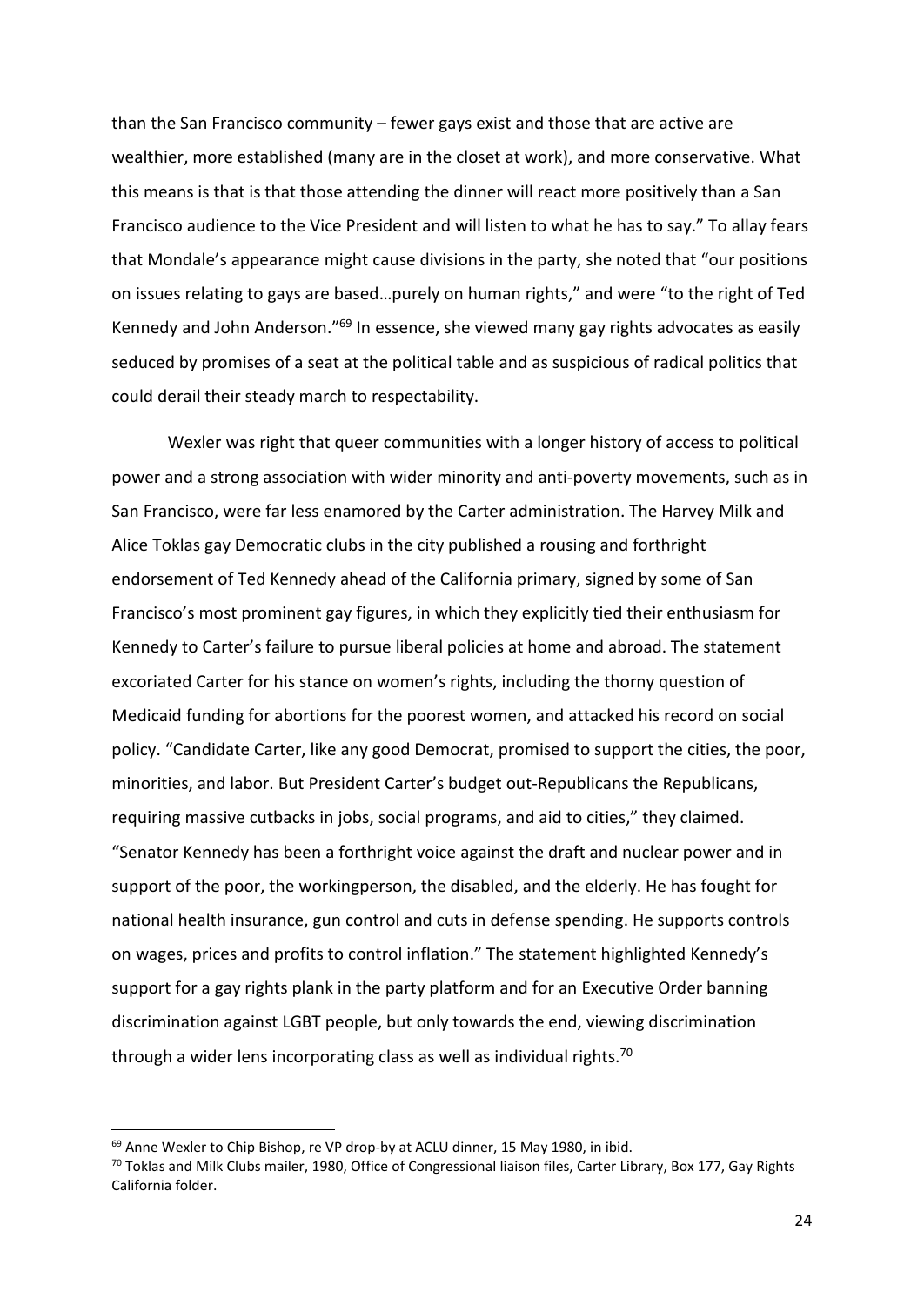This was a minority view among gay activists, especially once Kennedy was no longer in the race. The National Convention Project and most key figures in the NGTF tried to push the administration further on anti-discrimination issues by pointing out the political alternatives on the right whose anti-government message might include antipathy to overt discrimination. Carter campaign chairman Robert Strauss wrote to NGTF co-chairs Charles Brydon and Lucia Valeska in March 1980 to seek their endorsement, and their response, while positive, lamented the lack of progress on civil service reform and the absence of an explicit gay rights plank. They noted the candidacies of wildcard liberal Republican John Anderson and Governor Jerry Brown of California (oddly ignoring Kennedy), but even argued that Reagan "has a record of actively defending gay teachers during the unsuccessful 1978 California anti-gay rights campaign (the Briggs initiative). We believe that it is in the interests of lesbians and gay men…to carefully evaluate the positions of all candidates and make a decision on the basis of both performance and rhetoric."71

Thomas Bastow, co-chair of the National Convention Project, went further, writing the research director of the Carter-Mondale campaign in April that gay voters were disillusioned with Carter, an assertion he claimed to prove by enclosing an editorial from *Gay News* headed "Reagan for President?" The editorial qualified the sensationalist headline, but argued that "Ronald Reagan is no worse than the others. After all, 'getting government off our backs' is the implicit argument in sodomy law repeal."<sup>72</sup> Bastow portrayed gay voters as political consumers who needed to be targeted as respectable citizens with individual rights. "Most gay people do not perceive Ronald Reagan as a threat even though he has assiduously courted the right-wing fundamentalist vote," he wrote. "I have found a widespread appreciation within the gay community for Reagan's personal, forthright and articulate opposition to California's Proposition 6….Reagan supporters argue that gay rights advocates would fare about the same under Reagan as under Carter: the President would maintain a hands-off attitude, and some appointees – in this case libertarians rather than liberals – would make headway against discrimination. $73$  Left unspoken was the privileging of cisgender men, who fit the mould of the middle class

 $71$  NGTF press release, 6 March 1980, "Carter appeals for gay support," Bob Malson files, Box 7, folder 9. <sup>72</sup> Thomas Bastow to Martin Franks, 14 April 1980; "Reagan for President?" *Gay News*, 21 March-April 3 1980, Bob Malson files, Box 7, folder 10.

 $73$  Tom Bastow to Martin Franks, nd, "Impact of the gay vote on the Presidential election in November," Malson files, Box 7, folder 4..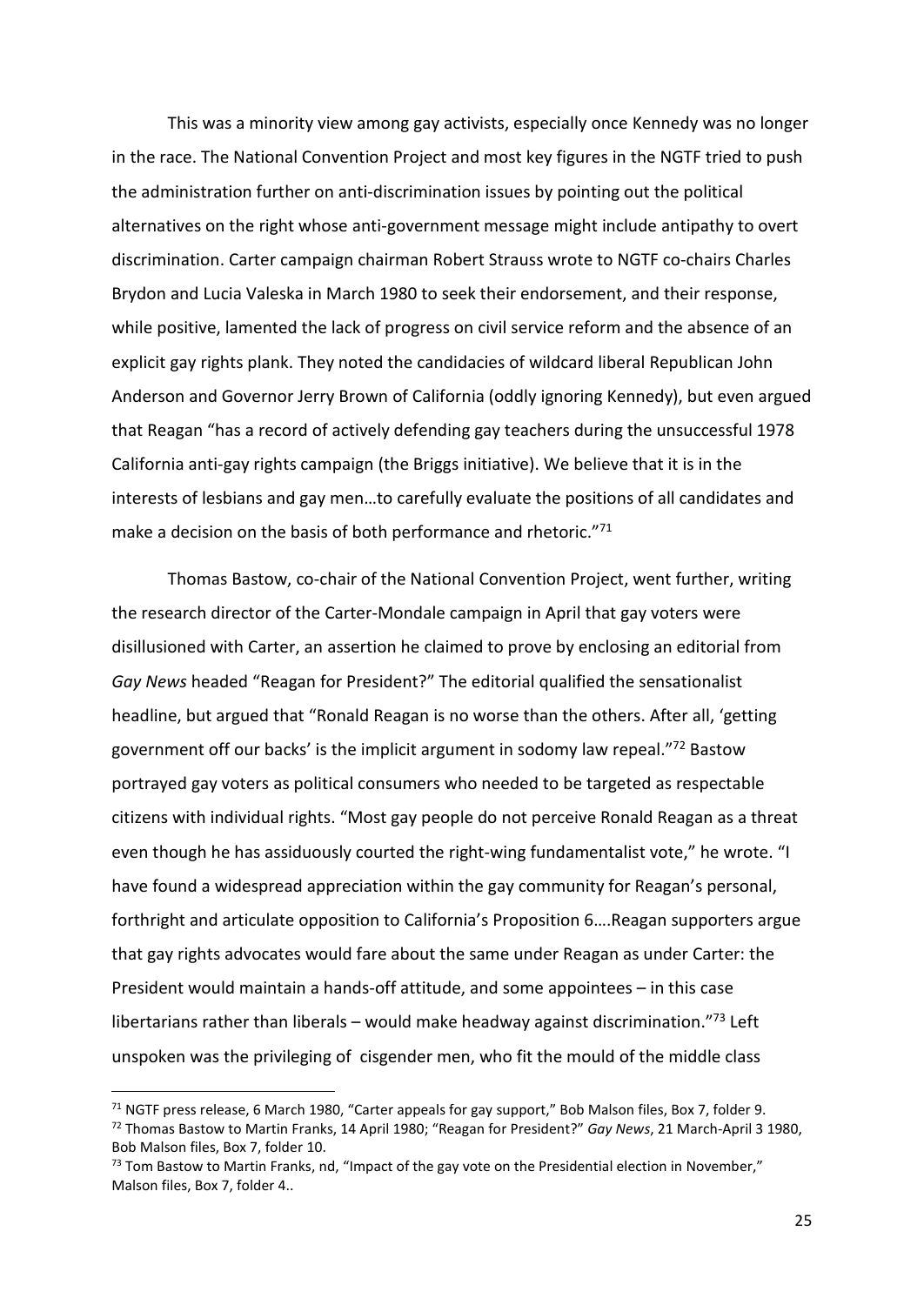employee whose sexual identity could be hidden from view more closely than other sexual dissidents.

#### **From Carter to Reagan**

The election of Ronald Reagan as President in November 1980 marked the dramatic acceleration of a political assault on the nation's rudimentary social safety net that had already begun in the late 1970s. The Reagan administration slashed federal contributions to Medicaid, including implementing the ban on transgender treatments, tried to dismantle the Social Security system, and eagerly expanded efforts to throw thousands of people off the disability benefit rolls. It chronically underfunded agencies such as the Centers for Disease Control. The political context in which the AIDS crisis unfolded could not have been worse for those needing treatment. The advent of AIDS forced gay activists to embark on a new and urgent political campaign that centered the health needs of sexual minorities and highlighted the homophobia of both public and private health systems determined to limit their liability for tackling the crisis. New activist groups such as the Gay Men's Health Crisis and Mobilization Against AIDS lobbied the federal government to devote more resource to AIDS research and treatment. The NGTF formed an AIDS Program in late 1982, hired Washington lobbyist Jeff Levi, and soon claimed to have "achieved notable breakthroughs in persuading the executive branch of the federal government – specifically the Department of Health and Human Services and its relevant subdivisions…to increase allocations for AIDS research."<sup>74</sup> LGBT politics now needed the state to step in if a major public health crisis was to be tackled.

As we have seen, however, the question of the specific health needs of queer Americans was not new in the early 1980s, and had shaped a good deal of gay activist politics at the local level over the preceding decade or more. The National Gay Task Force was hardly ignorant of health care issues: founding member Howard Brown had worked as New York City's Health Services Administrator under Mayor John Lindsay, and Walter Lear worked in the Pennsylvania Department of Health, founded the Caucus of Gay Public Health Workers to lobby the American Public Health Association, and solicited support for the caucus in a letter in the late 1970s claiming that the "gay health movement is coming out of

<sup>74</sup> Overview of NGTF AIDS Program, NGLTF Records, Box 117, folder 5.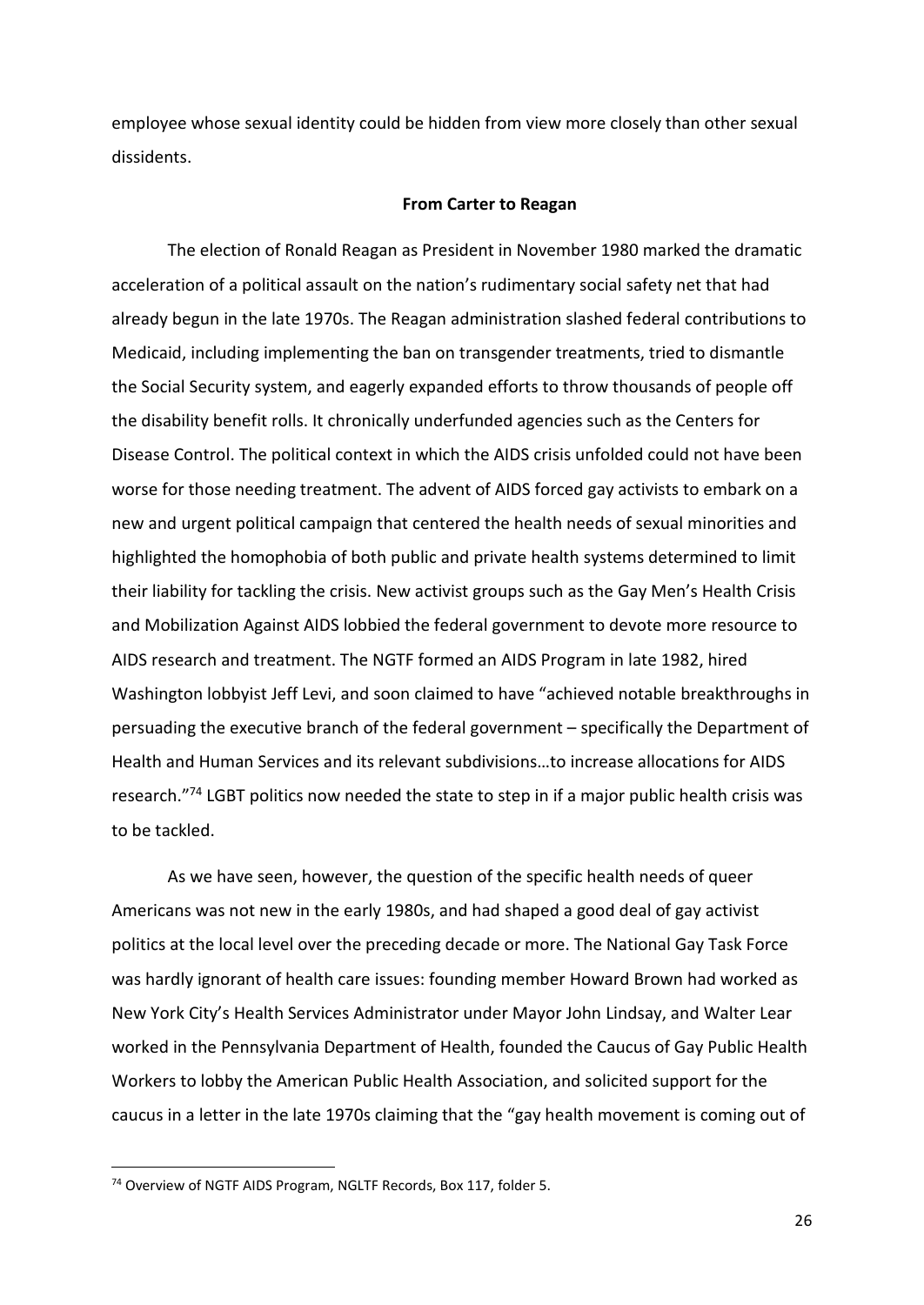the closet. Local gay health groups and gay health services…are the core of the gay health movement."<sup>75</sup> The growing network of clinics and community centers required local, state, and federal funding and served often underprivileged populations. There was an undeniable bridge from anti-poverty politics to the politics of sexuality in the 1970s that helped maintain a spirit of Sixties radicalism in cities like San Francisco and suggested LGBT politics could be a crucible of leftist activism and a challenge to neoliberalism.

Gay activism gained traction in the Democratic Party at the national level at the very moment the party was moving away from Great Society liberalism and recovering from the disastrous Presidential bid of George McGovern in 1972. NGTF leaders mirrored the Carter White House in downplaying questions of poverty and inequality in favour of notions of individual civil rights and respectability as productive citizens. The image of the gay American as a model consumer citizen extended to their political identity by the 1980 campaign, as the NGTF portrayed the choice between a range of right-wing candidates for national office as a case of picking the one who promised to enhance their personal rights and remove state sanction over their individual freedoms. The mainstreaming of gay rights on the national stage took place in the context of the delegitimizing of the welfare state and the rise of anti-government animus in American political life. This partially explains the slowness of much AIDS activism to recognize the racial and class dimensions to the AIDS crisis, with one activist in 1991 claiming to be "stunned that ACT UP has sat back and not reacted to the budget cuts in Medicaid in New York State…Poor people, children, people on Medicaid – that's who's not getting care. The [ACT UP] insurance committee doesn't want to deal with it because it's too messy."<sup>76</sup> The emphasis on respectability and the NGTF's role as responsible political brokers in their dealings with the Carter White House and the Democratic Party were hardly surprising given Carter's religious beliefs and the continued popular antipathy toward sexual minorities. Questions of health care rested on LGBT people as sexual beings, something the administration was reluctant to consider, rejecting what they termed "homosexuality as a lifestyle."<sup>77</sup> Contrasting local queer health politics at the local level with national activist strategy in the Carter years demonstrates the ways in which

<sup>75</sup> Walter Lear form letter, nd, Gay Health Project information packet, GLBT Historical Society, San Francisco. <sup>76</sup> ACT UP Treatment and Data meeting, 18 March 1991, ACT UP Boston Records, Northeastern University, Boston, Box 4, folder 34.

<sup>77</sup> Robert Maddox, Carter's Assistant for Religious Liaison, to Mark Paul Pierpoint, 2 September 1980, Anne Wexler files, Box 105, folder 12.